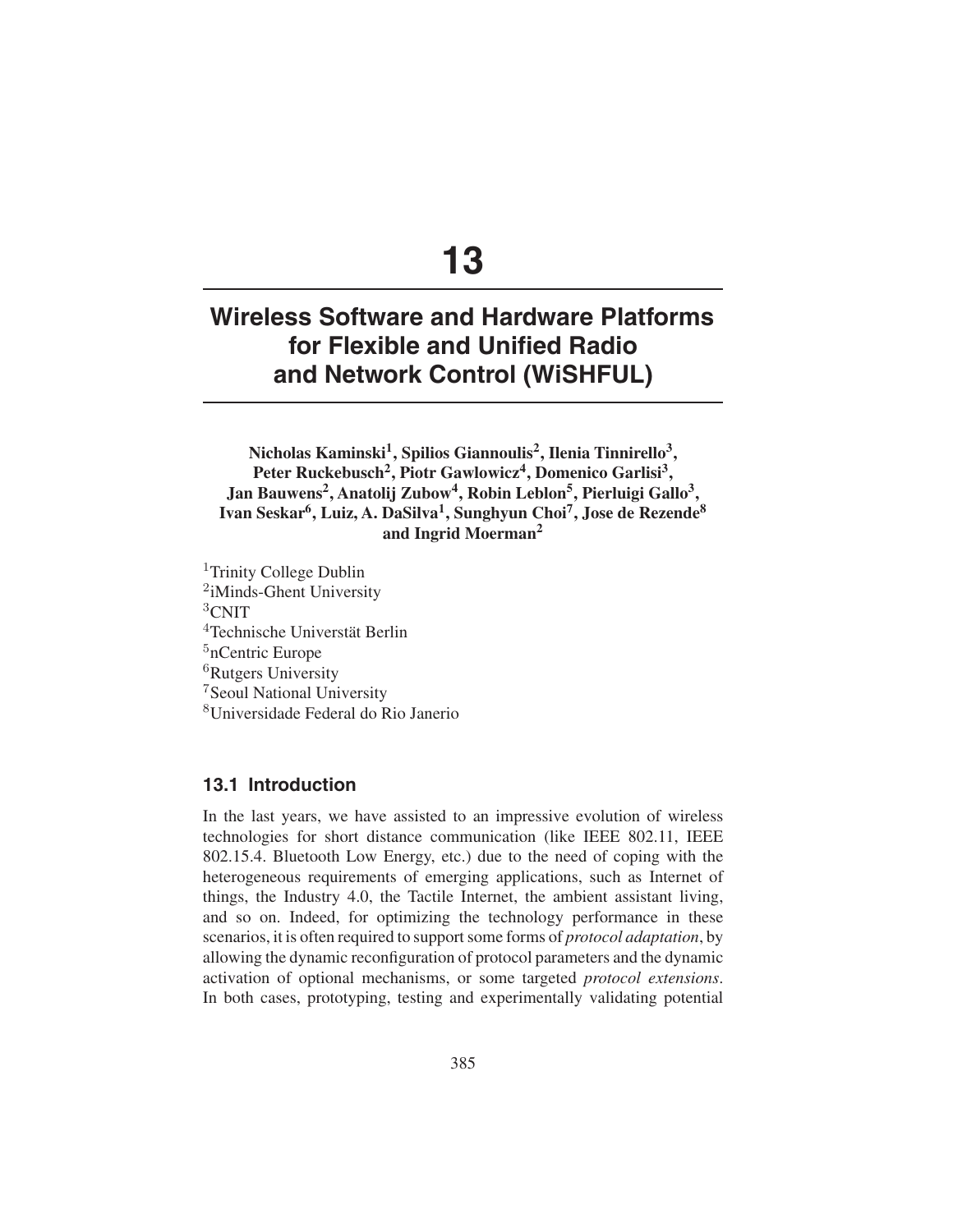solutions is a complex task, which generally requires significant time and resource investment. On one side, off-the-shelf wireless interfaces are based on radio chips which implement only the obligatory parts of the standards and arbitrarily selected optional parts, with only partially documented interfaces and with drivers being either closed or limited in functionality. On the other side, many powerful Software Defined Radio (SDR) platforms, while offering excellent flexibility at the physical layer, typically have limited performance and lack high-level specifications and programming tools as well as standard APIs for developing protocols.

Consequently, testing of new solutions often proves problematic, as experimenters can only rely on the limited optimization space enabled by the drivers, or on *open* software architectures where many functionalities have to be written from scratch and are tightly dependent on the specific hardware platform. In many cases, different experimentation platforms have to be considered for working on specific optimizations, because each platform supports a different level of complexity and controllability. This heterogeneity further slows down the innovation process, because experimenters have to be familiar with platform-specific architectures and programming tools before prototyping their solutions.

To overcome the aforementioned shortcomings and reduce the threshold for experimentation, we propose a novel approach within the European project WiSHFUL [1]. The project main goal is the design and development of a software architecture enabling a flexible radio and network control of heterogeneous experimentation platforms, based on standardized wireless technologies and SDRs, through unified programming interfaces. More specifically, the architecture is devised to allow:

- *Maximal exploitation of radio functionalities* available in current radio chips, as opposed to today's radio drivers that restrict radio functionality. For example today's radio drivers for IEEE 802.11 do not support TDMA (Time Division Multiple Access) operation, while the hardware perfectly supports it.
- *Clean separation between radio control and protocol logic*, as opposed to today's monolithic implementations, which do not allow to work separately on the logic for enabling specific protocol features and the definition of these features.

To frame this effort, several driving scenarios were identified to capture the challenges associated with the *increasing density* and *heterogeneity* of wireless devices in a concrete and tangible manner. These scenarios directly present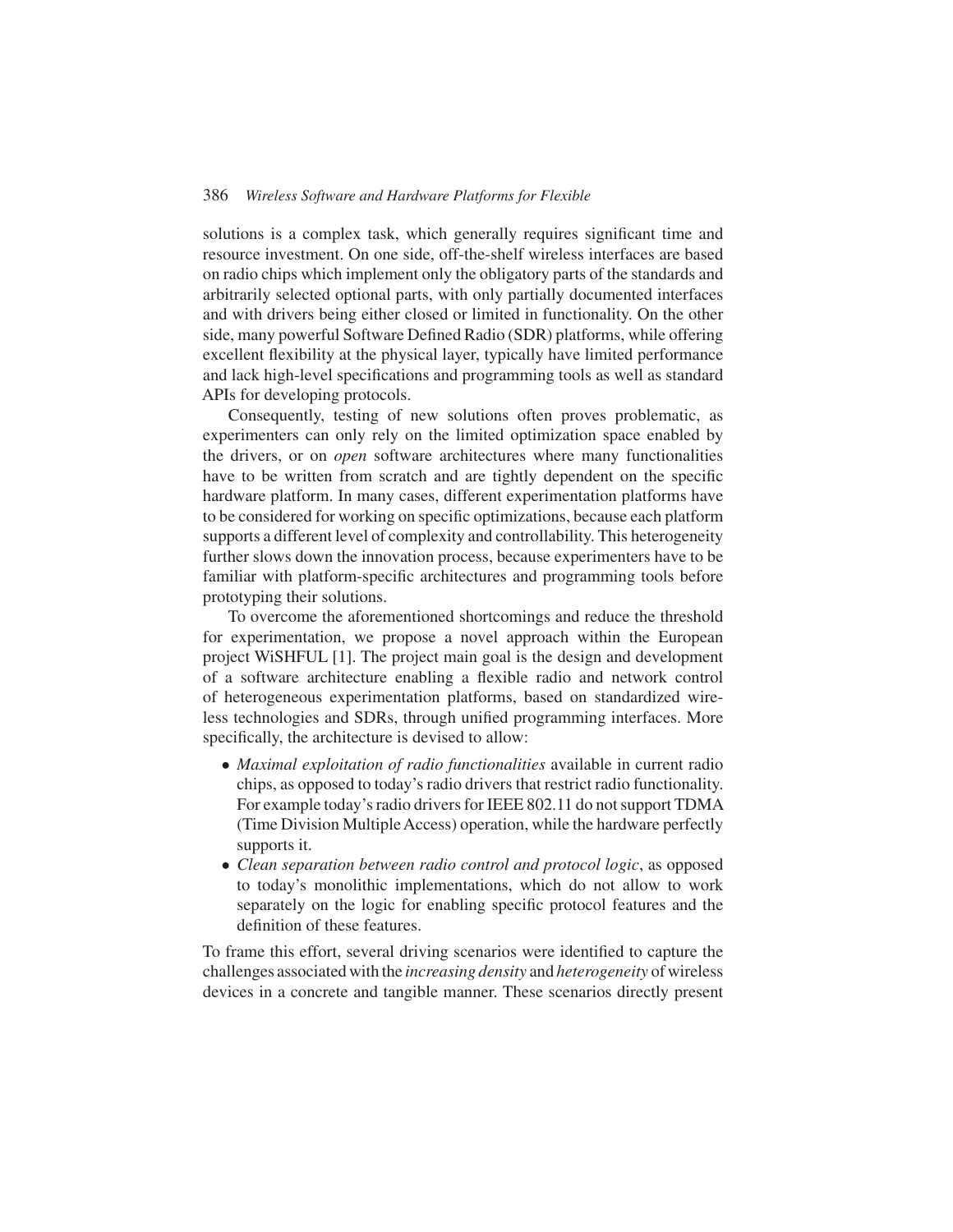a set of relevant and significant requirements for developing the functionalities required by the WiSHFUL control framework in order to investigate the challenges of future wireless systems experimentation. Each showcase focuses on a different source for inter-device and inter-technology interference and displays a scenario, which requires novel experimentation functionalities.

Following the definition of this set of motivating scenarios, an architecture is presented to support future wireless experimentation. This architecture is constructed to address the requirements of the tangible scenarios, capturing key challenges of future systems while allowing for extensions to support investigation of as yet unforeseen challenges.

## **13.2 Background**

The need for fine-grained control of communication networks is well demonstrated by the interest of the scientific community in solutions that enable *software defined networking*, (SDN). *OpenFlow* [2], for instance, is a good example of an SDN-enabler because it allows researchers to control routers, without knowing the internals of vendor-specific implementations. OpenFlow focuses on controlling the forwarding rules between devices (e.g. switches, routers and wireless access points) connected by means of pre-installed links (usually wired). However, it does not explicitly deals with wireless links, where conditions change over time and strongly depend on interference and propagation conditions. Indeed, for wireless links the use of forwarding functionalities, which have inspired the match/action abstraction used for wired link, cannot be adequate for capturing the inter-link and inter-network dependencies, despite the fact that some extensions have been proposed, e.g. OpenRadio, for classifying the traffic flows on the basis of PHY-related fields and configuring the transmission power of the links. Actually, a closer look reveals that the wireless community has arguably anticipated, if not even inspired, the wired networking shift towards centralized controllers, for example with the CAPWAP protocol (Control And Provisioning of Wireless Access Points) [3] for the remote control of wireless access points. However, the CAPWAP control model was based on parametric control of technologyspecific configuration parameters. WiSHFUL goal is more forward-looking, and resides in i) devising a generic programming model for wireless devices and wireless links, based on technology-independent programming abstractions and ii) showing that they can be handled with a network control framework which include global and local controllers.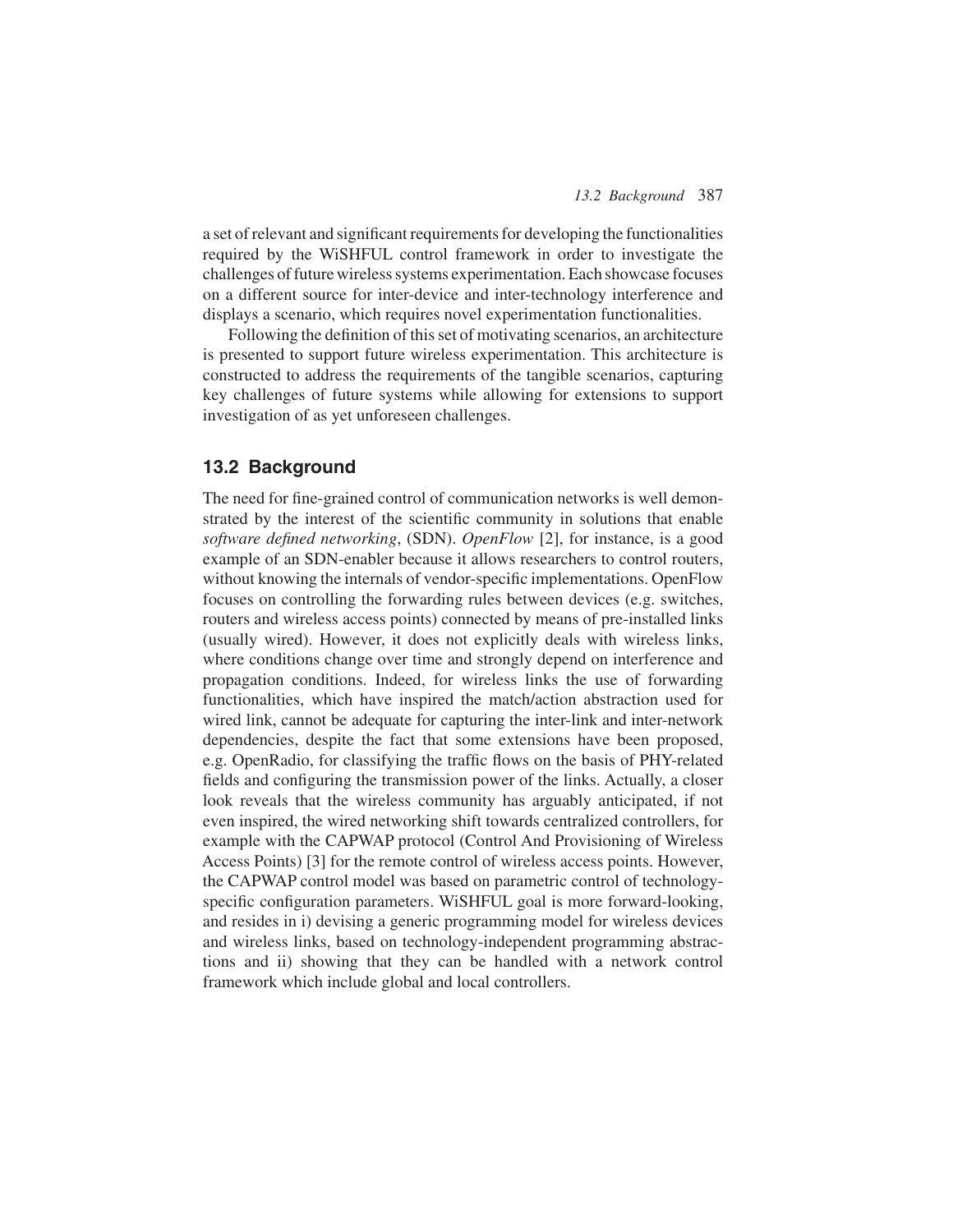To accomplish this goal, WiSHFUL pushes towards the identification of viable abstractions for radio behavior, by integrating four different platforms exposing high-level programming models for heterogeneous wireless technologies while taking into account the emerging solutions and standardization work concerning *reconfigurable radio systems* (ETSI-RRS) [4]. The four supported platforms are: *Wireless MAC Processor* (WMP) for IEEE-802.11 radios [5], *Time-Annotated Instruction Set Computer* (TAISC) for IEEE-802.15.4 radios [6], the *Implementing Radio in Software* (IRIS) for SDRs [7] and finally the popular Atheros chip based cheap-of-the-self wireless cards running the ATH9k driver [8]. Moreover, the WiSHFUL control framework complements OpenFlow, by enabling the coexistence of local and global controllers devised to react to the network events at different time scales. In the next phase WiSHFUL also plans to extend to support cross-layer control from the network layer and above as well, providing SDN like characteristics regarding the management and fine-tuning of control knobs ranging from routing protocols parameters and realization of flow control to transport layer parameters like TCP window for example. GITAR [9] supports the cross layer parameter control, especially in the context of WSNs, but can be used in all platforms that are supported within WiSHFUL as a cross layer parameter management component.

## **13.3 Motivating Scenarios**

The emerging wireless ecosystem is characterized by a heterogeneous mix of technologies, operators, and service providers attempting to coexist in a single environment, and featuring a high-density deployment of wireless devices. High heterogeneity in device capabilities (in terms of spectral bands, coverage, management functionalities, networking models, etc.) combined with limited open, vendor-independent configuration interfaces complicate achieving the often conflicting goals of independent providers and integration of technologies to provide coherent service. Indeed, wireless devices often employ multiple radio interfaces, spanning over several standards (such as LTE, Wi-Fi, ZigBee and Bluetooth) or offering more esoteric capabilities in the form of programmable interfaces, based on software defined radio (SDR) techniques.

Experimental-driven research is essential for analyzing the performance of this eco-system, because of the difficulty in simulating or modelling the interactions between heterogeneous technologies, protocol configurations, environments and network operators. We consider some exemplary scenarios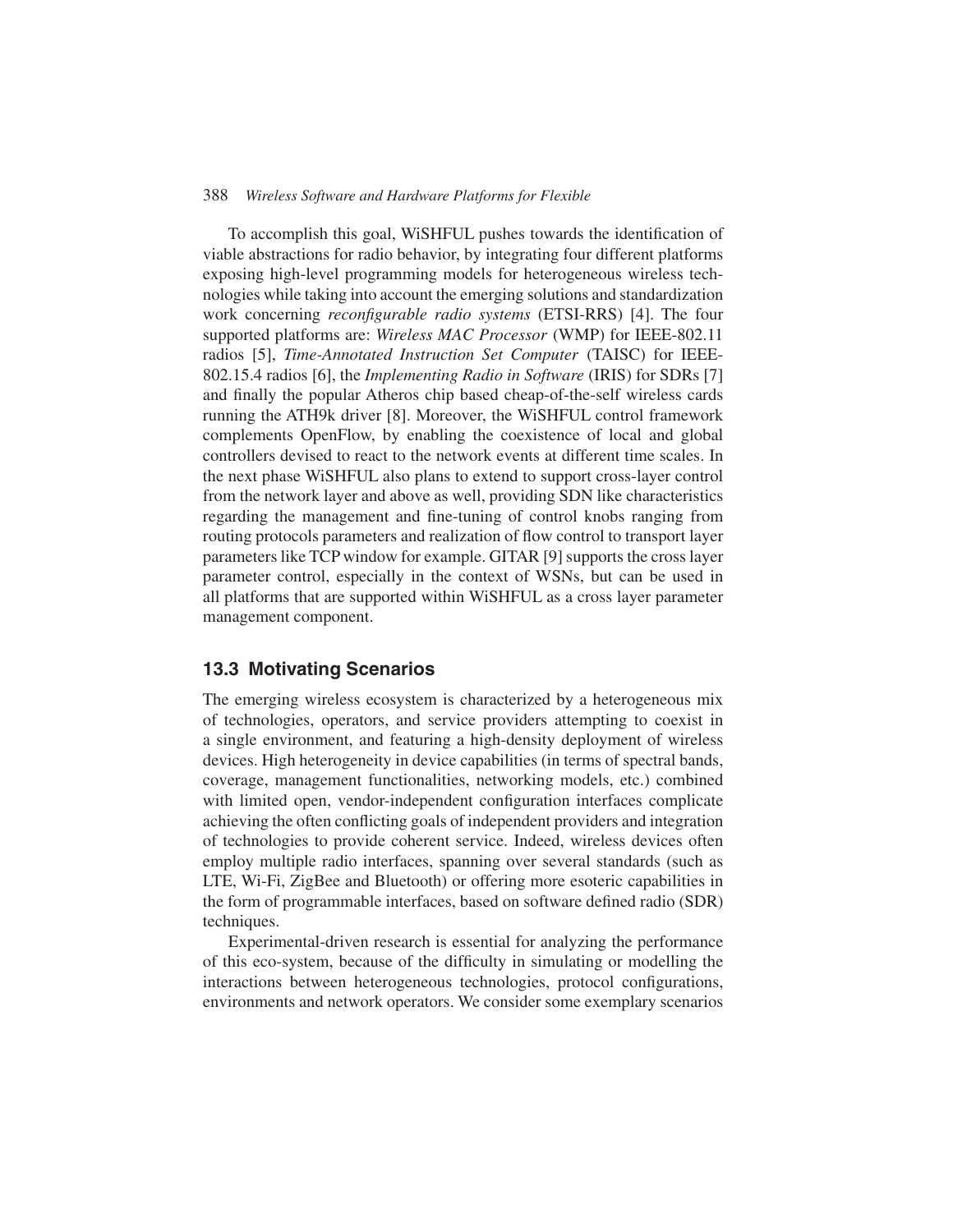in order to identify the *functional requirements* and *control models* required for testing optimization and coexisting strategies dealing with the complexity of the wireless eco-system. From the analysis of these scenarios, we identified two main groups of functional requirements: i) configuring the radio of each wireless node, in terms of set-up of physical transmission parameters, bandwidth allocation, medium access schemes and prioritization mechanisms for different transmission queues, ii) configuring the network-wide policies for dealing with different traffic flows, by defining logical links and paths between nodes, mapping of traffic flows into transmission queues, performing flow control among multiple links and interfaces, etc. Moreover, it is required to introduce monitoring functionalities at different levels for collecting statistics about the radio performance and the local channel views.

#### **13.3.1 Interference Management among Overlapping Cells**

In dense wireless networks, co-channel interference is a fundamental problem, especially in the case of WiFi technologies working on the unlicensed ISM bands characterized by the availability of a few orthogonal channels and by the coexistence of multiple independent networks. Ultimately, this scenario examines questions related to the dynamic control of multiple Access Points in a coordinated manner. A possible solution for controlling co-channel interference is working on the adaptation of contention parameters and transmission opportunities used by co-located APs. Some research work has suggested the use of airtime as a metric to quantify the channel resources that are granted to each AP. The airtime is the sum of the channel holding times used by a given cell during a reference time interval. To enforce any decision about the network configuration, it is also required to represent a network global view, by considering the interference relationships among the APs, which depend on the specific location of the stations. In particular, it is required to detect hidden nodes, which may experience severe collision rates.

Consider the example network given in Figure 13.1. This scenario assumes four active flows in the following QoS classes – the first three are best effort (BE) while the last one is voice. Each flow is assigned to one of the two APs. Furthermore, let us assume that AP1 and AP2, are operating on the same radio channel. In such a case a cell-edge user like node STA2 may suffer from interference due to hidden node, i.e. the downlink traffic from AP1 to STA2 will collide with traffic originated from AP2. By solving the hidden node problem, the performance of all nodes in neighboring wireless networks can be improved.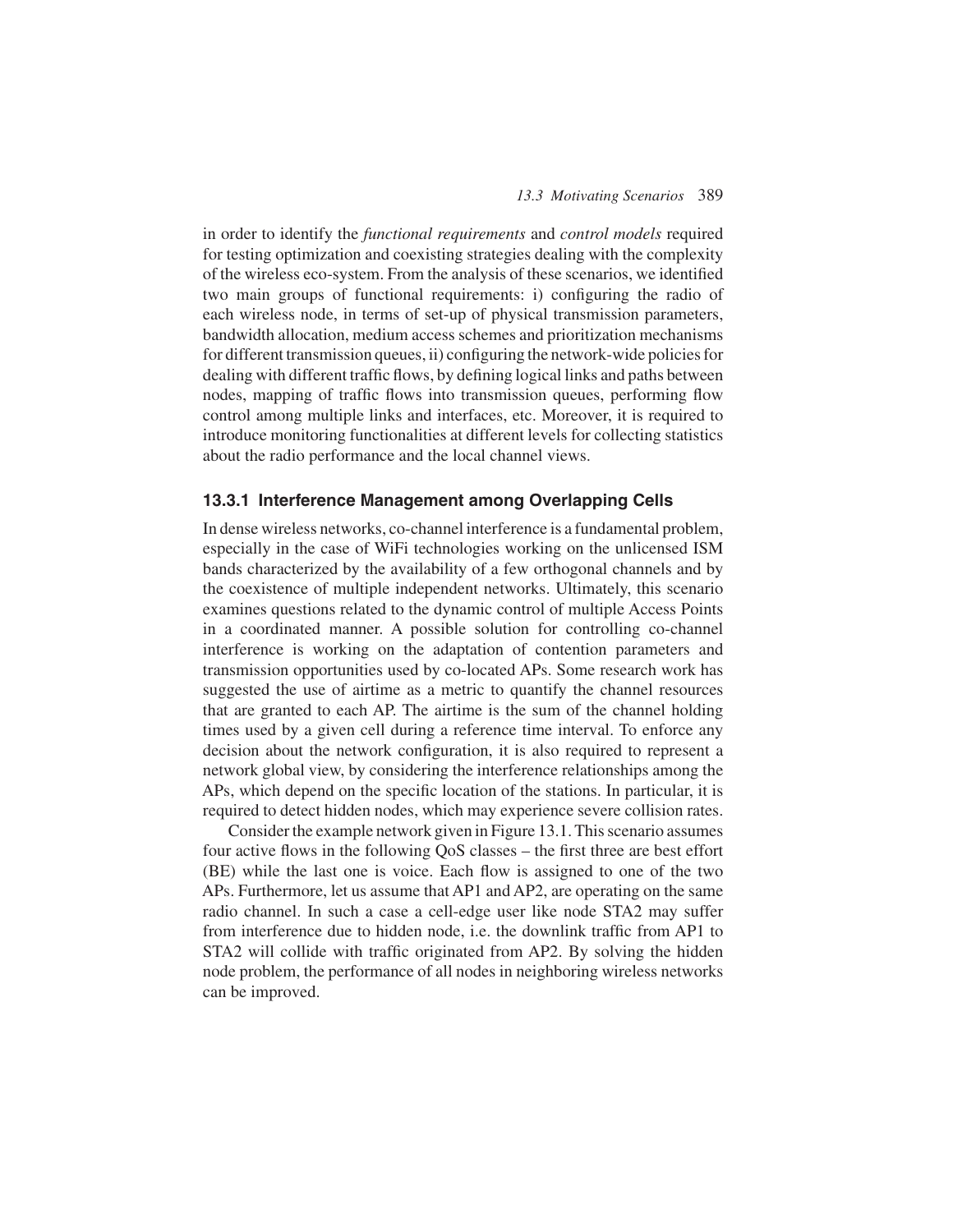

**Figure 13.1** Traffic-aware 802.11 airtime management scenario.

The challenges of this scenario may be addressed by monitoring the performance of each AP. Such monitoring would make degradation associated with inefficient management clear, thus allowing rescheduling of flows to avoid interference. To accomplish this goal, global monitoring of network performance would be required. Specifically, some control entity would need the ability to monitor the active flows for detecting hidden nodes and to define appropriate channel access patterns and assign airtimes for solving the hidden node problem by dividing the competing flows in the time plane. Furthermore, tight time synchronization between APs is required for time-slotting airtime. This may be achieved by usage of PTP running over backbone interfaces.

## **13.3.2 Co-existence of Heterogeneous Technologies**

In dense wireless networks, the co-existence of heterogeneous technologies using the same wireless resources is challenging. Indeed, although technologies working on ISM bands intrinsically deal with mechanisms for managing interference, such as carrier sense, adaptive modulations, spreading solutions, etc., it has been demonstrated that they can experience severe throughput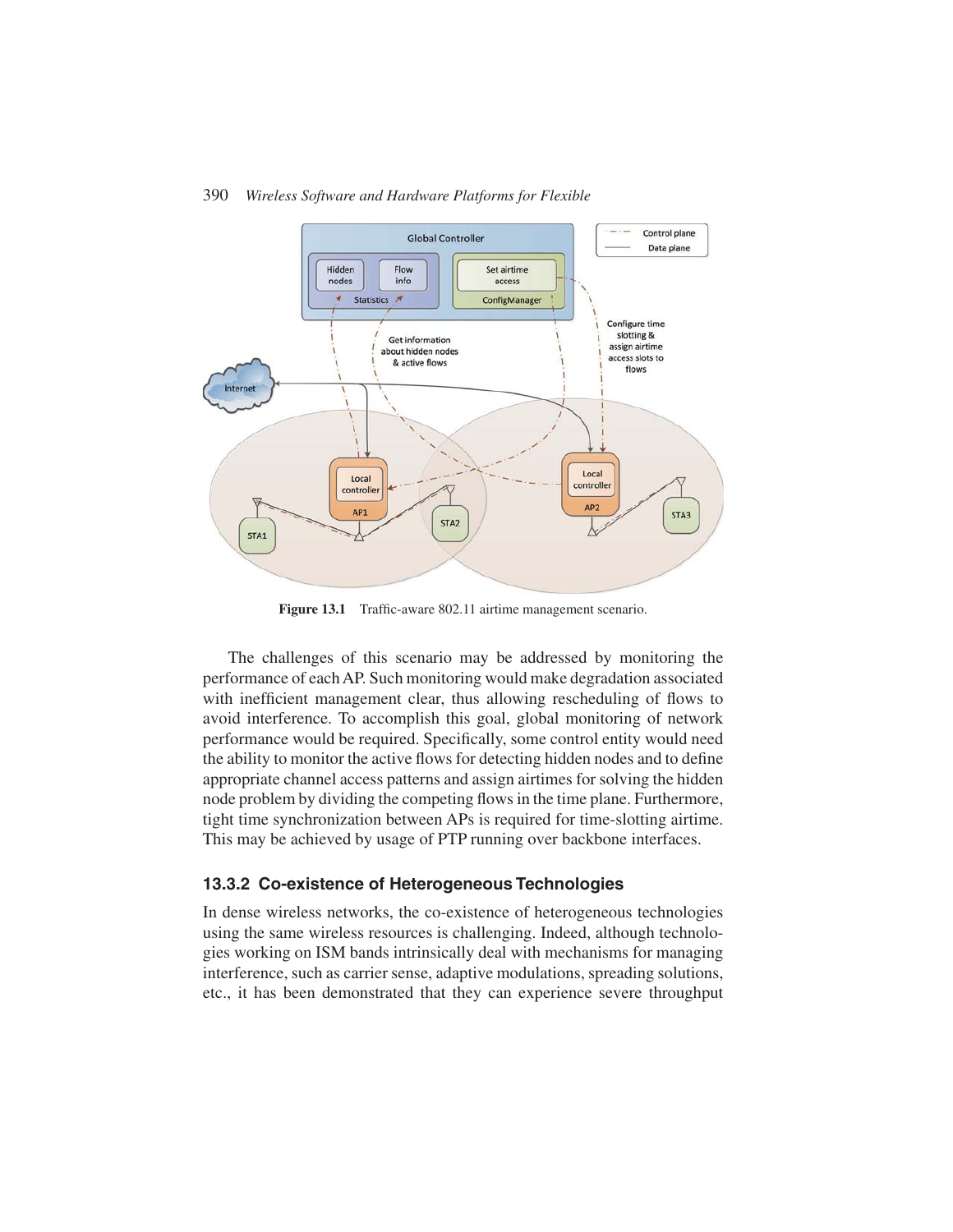degradation in case of coexistence of heterogeneous links, because of asymmetries in recognizing other technologies and reacting to their presence. A central controller could overcome these problems, by supporting a harmonized spectrum allocation across separate wireless technologies. This will enhance the performance in both networks and make the quality of service (QoS) characteristics (such as throughput, latency and reliability) more predictable.

As a reference example, we consider the coexistence between IEEE-802.11 (Wi-Fi in 2.4 GHz band) and IEEE-802.15.4e (time-slotted channel hoping, TSCH) illustrated in Figure 13.2. The simultaneous operation of both networks in close proximity will inevitably lead to performance degradation due to cross-technology interference. This is because of contention-free explicit scheduling of radio resources in TSCH and the unreliability of carrier-sensing (listen-before-talk) mechanism used inWi-Fi as far as detecting IEEE 802.15.4 transmissions is concerned, rendering Wi-Fi unable to sense any wireless transmission of the other technology. The QoS in both networks can be increased by making them aware of each other.

One can imagine multiple co-existence schemes for Wi-Fi and TSCH. Some basic schemes can be implemented by only modifying the sensor network. More advanced, and also promising, schemes require cooperation between the networks. This scenario examines a traffic-aware interference



**Figure 13.2** Example illustrating two co-located wireless networks of different technology.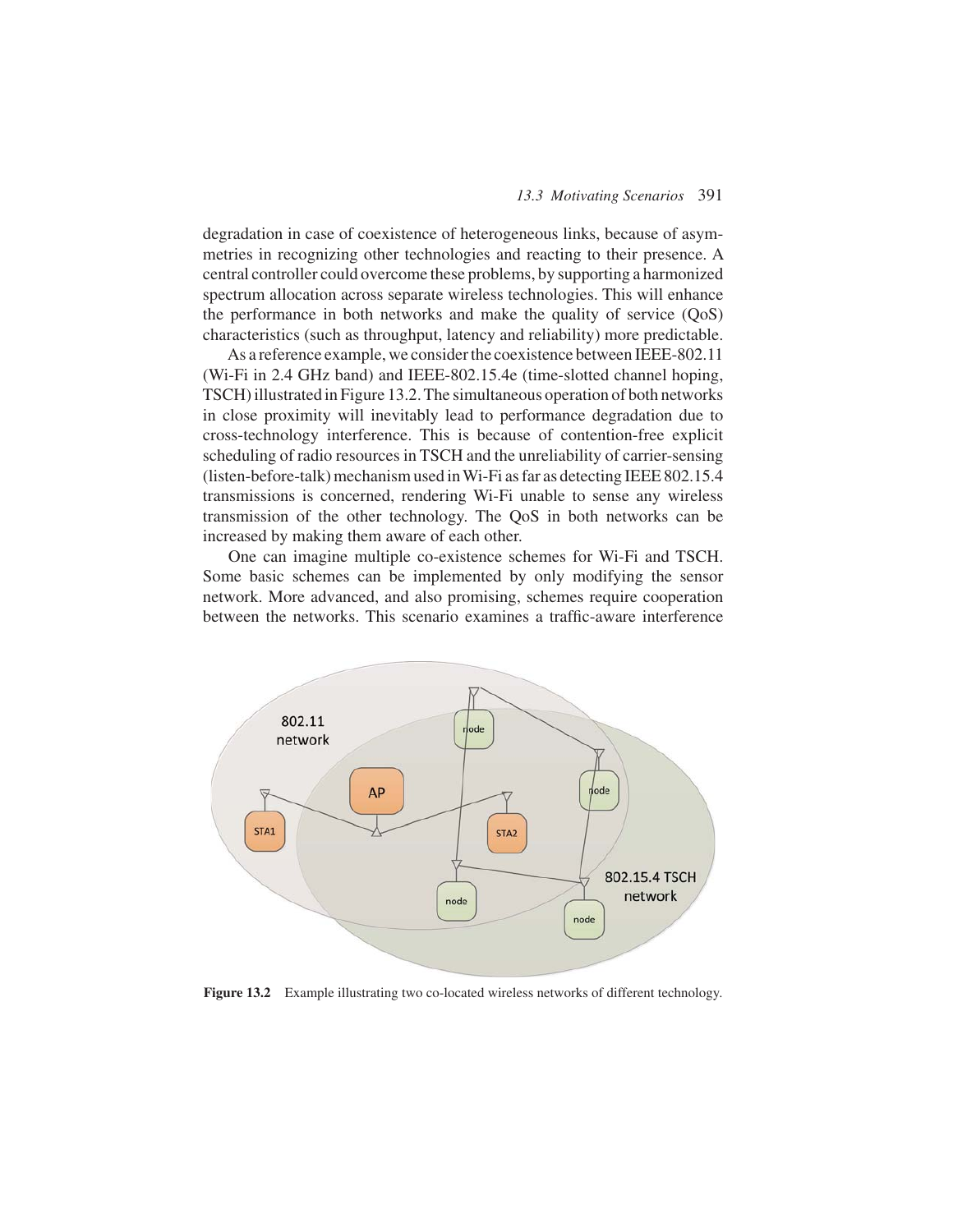avoidance scheme where, depending on the network load in both networks, other decisions are made. For such a scheme two possible cases, illustrated by Figure 13.3, must be considered. In the first case the sensor network is highly loaded. Here it is more efficient to perform any interference avoidance in the Wi-Fi network, thus reducing the overhead on the more loaded sensor network. To accomplish this, the sensor network would need to provide the scheduling information to allow the Wi-Fi network to delay transmissions to points in time where a collision will not occur. In the second case the network load in the Wi-Fi is high, suggesting that excluding the spectrum used by Wi-Fi from the hopping scheme of the sensor network is a more promising approach to co-existence.

More advanced approach is to use a cross-technology TDMA protocol to coordinate the transmission between both types of nodes and reduce interference to a minimum. The system runs a TDMA radio program on the Wi-Fi nodes, adapts time slots to traffic requirements, keeps free some slots that are implicitly reserved to TSCH, and uses the remainder for transmission, in order to minimize cross interferences.

To support the experimental investigation of this scenario, a great deal of functionality is required. A mechanism for the discovery of co-located wireless networks within interference range is certainly necessary to identify whether a problem exists. Furthermore, a range of mechanisms to support mutual network awareness is required, including the ability to share information regarding network load between heterogeneous networks, to expose the medium access control (MAC) schedule of the TSCH network to other coexisting technologies, as well as to notify the coexisting technologies about the wireless channel used in the IEEE 802.11 network. Moreover, mitigation



**Figure 13.3** The proposed co-existence scheme for avoiding interference between Wi-Fi and TSCH.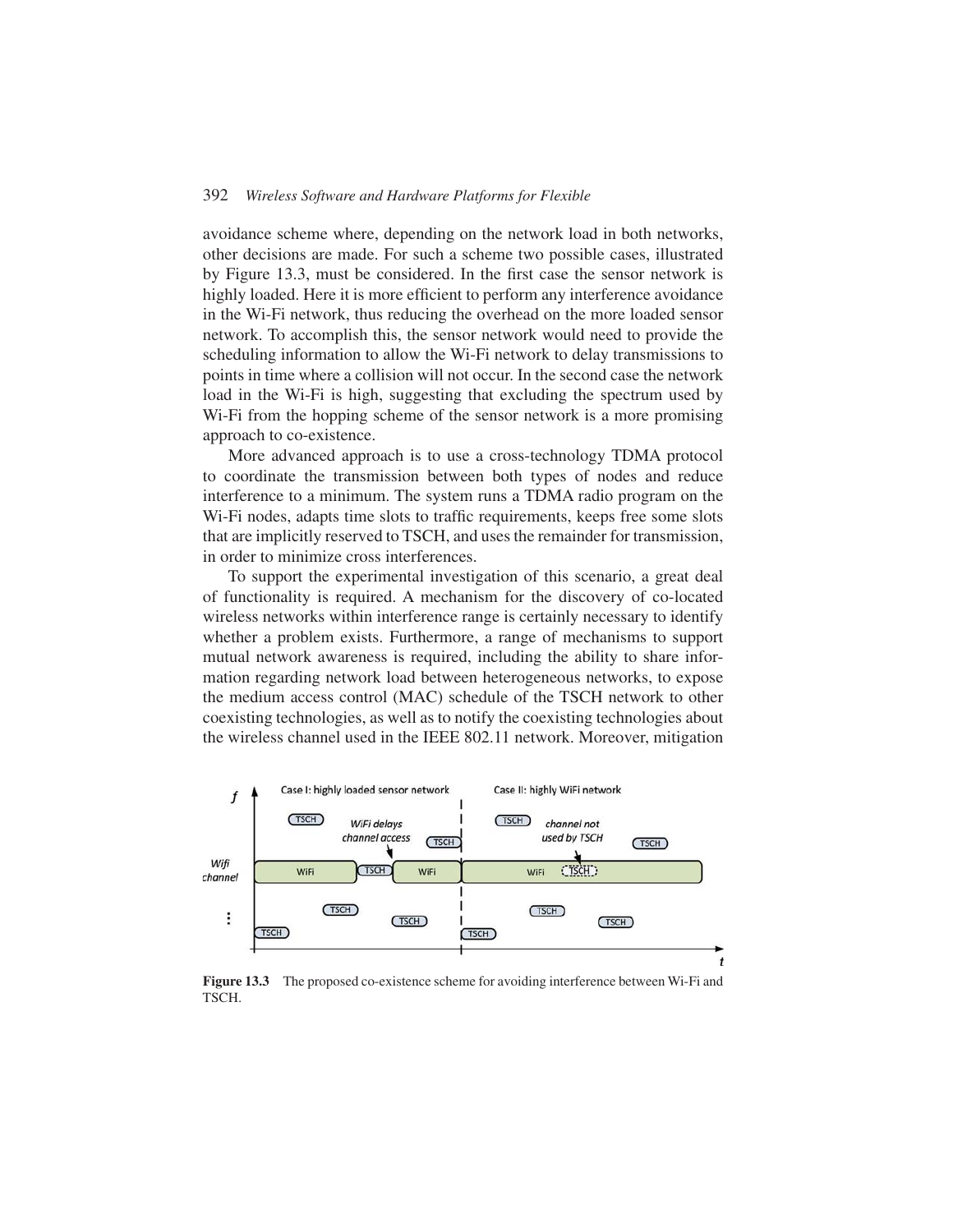functionality must be available, potentially including the configuration of spectrum access in the Wi-Fi network, configuration of channel exclusions within the TSCH network, time synchronization between both networks, and the tuning of MAC parameters according to frames size and slot allocation.

#### **13.3.3 Load and Interference Aware MAC Adaptation**

It is well known that contention-based access protocols work better than scheduled-based protocols in case of intermittent and unpredictable traffic flows [10]. Moreover, the contention parameters can be optimized as a function of the time-varying number of nodes which have traffic to transmit. However, for most wireless technologies, the choice of contention-based or scheduled-based access protocols, as well as the configuration of the contention parameters or schedule periods can only be configured statically, and cannot be adapted to the varying network conditions.

In order to experimentally validate the possibility to perform MAC layer adaptations or to switch from one MAC protocol to another as a function of an estimate of the network topology and contention level, it is required that nodes can infer about the number of neighbors, network congestion and node visibility by monitoring elementary channel events (busy intervals, hello messages, collisions). Moreover, pre-defined MAC protocols such as CSMA and TDMA can be abstracted from the physical layer and available for different technologies by exposing the same list of configurable parameters, including the contention windows for CSMA and the frame size for TDMA protocols. Under these assumptions, different adaptation logics can be developed for maximizing the network throughput, minimizing the delay jitters or the packet losses, regardless of the specific node technology (Figure 13.4).

As an example, we initially consider only a few active wireless nodes using a CSMA base MAC.

## **13.3.4 In-Situ Testing**

Wireless testbeds are imperative for testing innovative technologies such as protocols, hardware, and several other modules of any wireless solution. Many of these technologies will serve in dynamic wireless environments and under challenging conditions. For the sake of maintainability and experiment repeatability, however, testbed infrastructure is often fixed. Relocating nodes is difficult since their power supply and/or network connections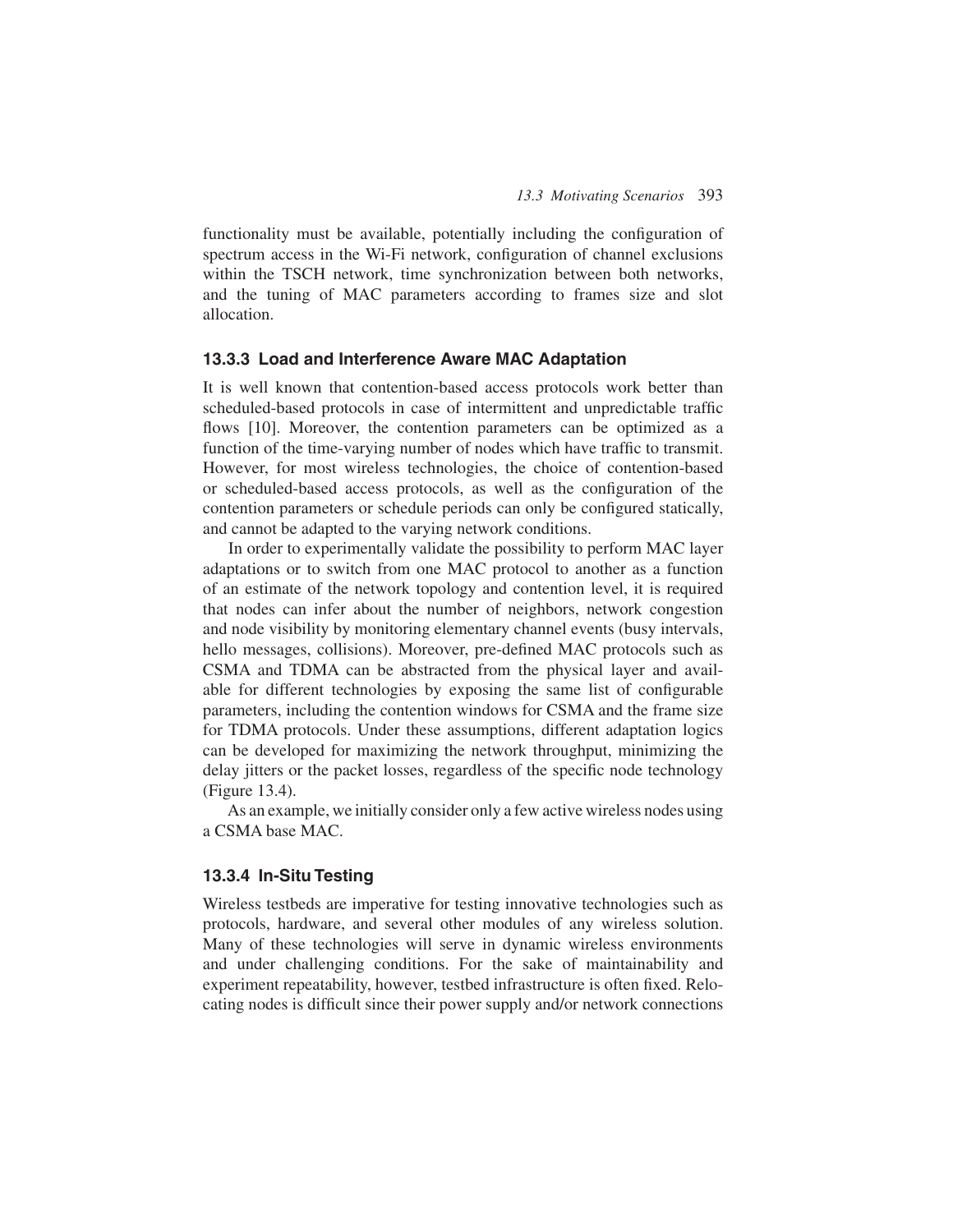

**Figure 13.4** Deployment of a single local program across several platforms.

are mounted on wall sockets. The testbed environment is thus less dynamic and the conditions are more stable, thus making the evaluation of experimental wireless solutions in testbeds less realistic.

A portable testbed that can be easily deployable on remote, real-world locations is clearly necessary. Such a testbed would need to be straightforward to deploy where needed, include rugged equipment and self-contained power. Furthermore, a wireless mesh backbone to ensure connectivity between the nodes would be required to allow operation in a variety of environments. This backbone would need to employ the sort of interference management suggested by previously discussed scenarios. Finally, the portable testbed must operate in a transparent manner to allow users to examine the phenomena of interest.

Taking the successful Fed4FIRE approach [9] as a model for the use of testbed, the following steps, illustrated in Figure 13.5, would be required on the portable testbed during experiment life-cycle:

- 1. When the experimenter arrives at the location, the flight case is plugged into the power grid and the servers and switches boot. Optionally, the experimenter can connect the switch uplink to the Internet.
- 2. As the servers boot, the backbone also configures itself automatically. It creates a wireless mesh among the nodes.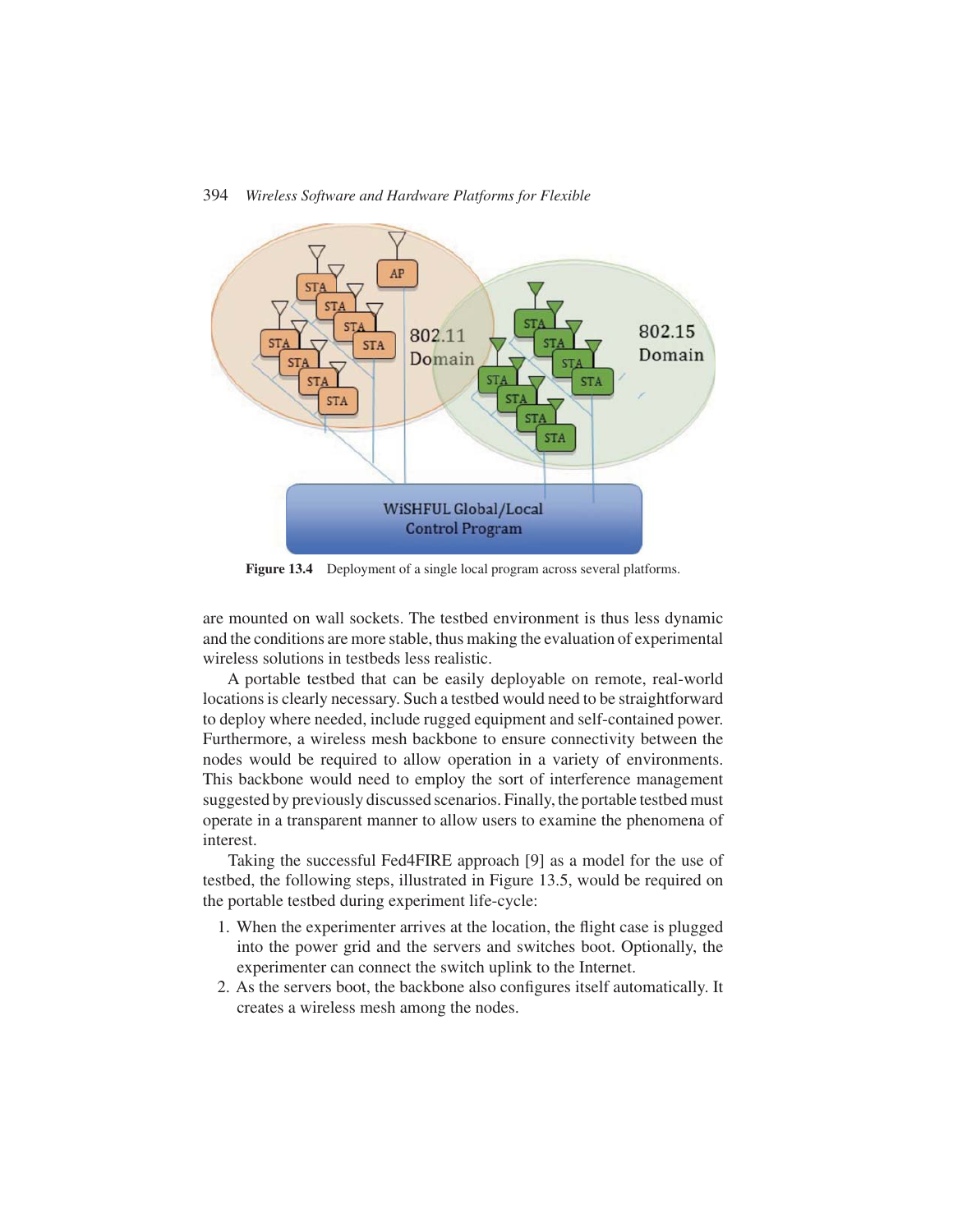

Figure 13.5 Sequence diagram for the deployment of the portable testbed.

- 3. When everything is up and running, the experimenter launches the jFed tool from a laptop that is either inside the flight case or connected to the central switch. The experiment is designed or loaded from a previous run.
- 4. jFed will perform the needed actions via the testbed management server and the nodes will be provisioned with the desired software.
- 5. After this process, the user is informed and the actual experiment is started.
- 6. The user will deploy all nodes in the field; they remain connected and accessible via the wireless backbone.
- 7. If there should be a bad wireless link between one or several nodes, an extra backbone node can be added to optimize the mesh network.
- 8. Via Orbit management framework (OMF), the experimenter starts his experiment. OMF will make the calls to the nodes over the backbone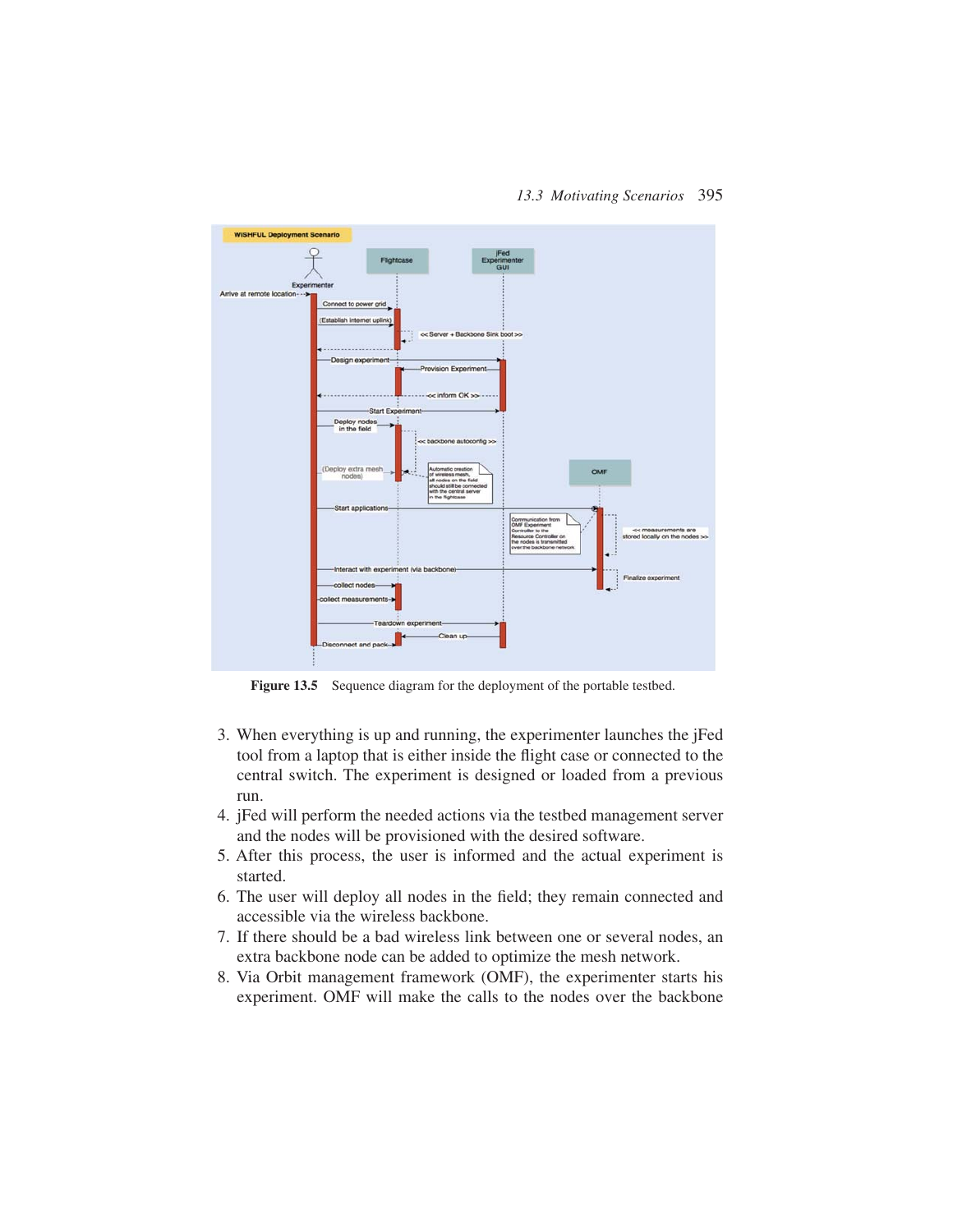network. These calls can include (but are not limited to) the setup of a wireless interface, the changing of channels or the starting of an application.

- 9. While the experiment is running, the measurements are stored locally on the nodes.
- 10. As the experiment finishes, the experimenter can collect all nodes and properly dock them in the flight case, physically connecting them again with the core network.
- 11. The measurements are fetched from the individual nodes and the experiment can be torn down. If the throughput of the wireless mesh network is high enough, or the amount of measurement data is low, the measurement can be transported over the wireless backbone in real time to a database server in the flight case.
- 12. jFed will ask the central testbed server to clean the nodes up, and the flight case can be closed and plugged out.

The proposed portable testbed will allow to experiment in any given environment and to take into account the real wireless characteristics of this particular environment in the results of the experiment. Thus all the solutions targeting the aforementioned motivating scenarios can and will be tested in different environments to also test their robustness and stability in diverse wireless environments.

## **13.4 WiSHFUL Software Architecture**

Experimentation is certainly a vital tool in the development of future wireless solutions. Furthermore, as illustrated by the above discussion of scenarios for future wireless networks, a large variety of functionality must be supported to investigate the challenges most relevant in the advancement of wireless communications. Moreover, the increasing diversity of wireless solutions and competing radio technologies, along with the ever more stringent requirements on the reliability of test results, has caused wireless test facilities to evolve to be exceedingly complicated imposing steep learning curves for new experimenters. Therefore, as the need for investigating a broad range of scenarios grows, so does the difficulty in doing so.

For these reasons, the WiSHFUL project directly targets lowering the experimentation threshold by developing flexible, scalable, open software architectures and programming interfaces to prototype novel wireless solutions. Specifically, WiSHFUL develops mechanisms for unified radio control to provide developers with deep control of physical and medium access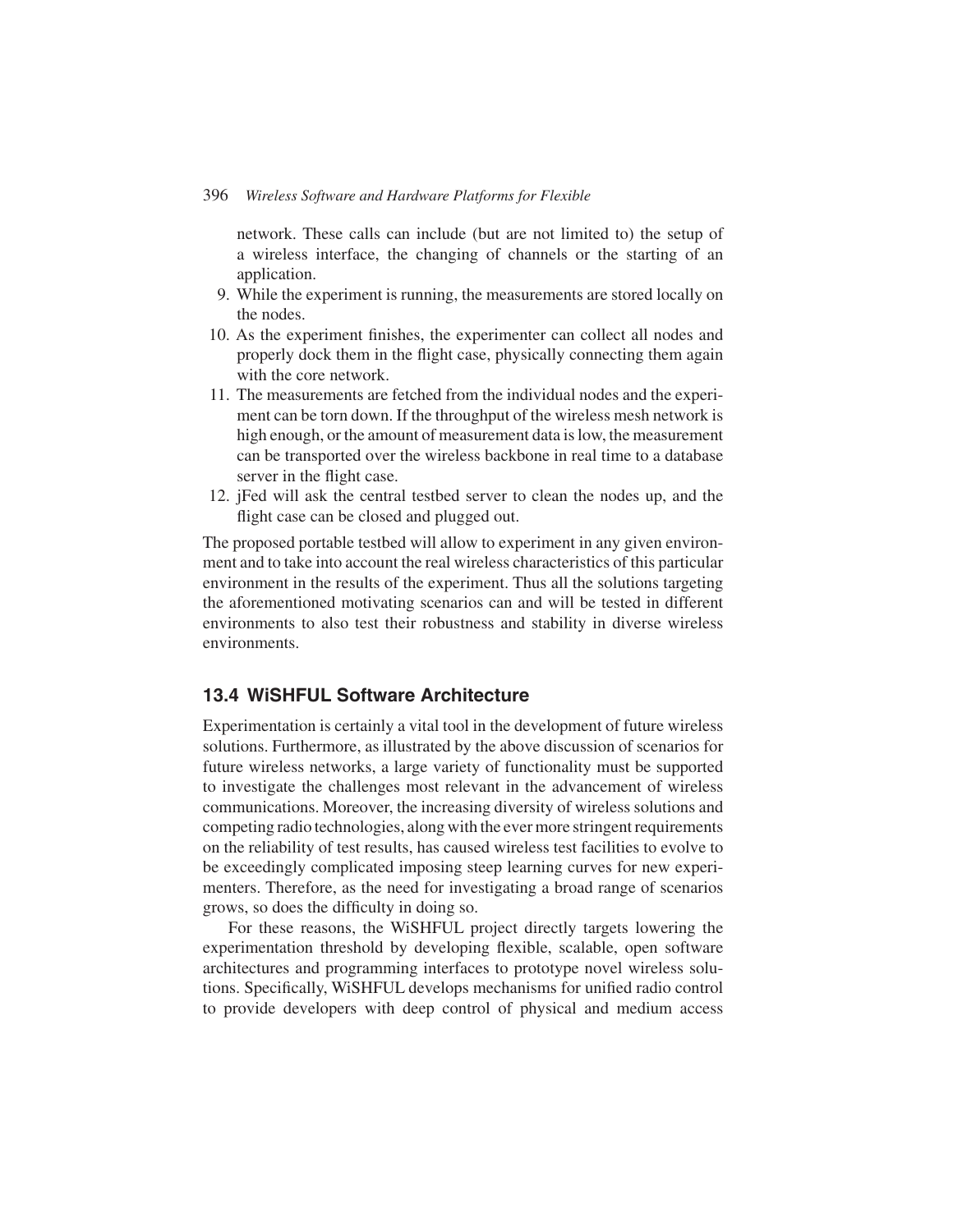components without requiring deep knowledge of the radio hardware platform and unified network control to allow the rapid creation, modification, and prototyping of protocols across the entire stack. These mechanisms chiefly take the form of UPIs that operate across a range of hardware platforms. In this way WiSHFUL empowers experimentation facilities with the capability to experiment with emerging wireless technologies.

## **13.4.1 Major Entities**

TheWiSHFUL architecture, illustrated in Figure 13.6, contains several entities designed to support the investigation of future networks. First and foremost within this architecture is the collection of UPIs, with each UPI providing specific functionality to experimenters. The radio interface (UPLR) consists of a set of functions that ensure uniform control of the radio hardware and lower MAC behavior across heterogeneous devices. The functions provided herein take a generic form in order to provide experimenters with consistent operation over hardware specific implementations. The network interface (UPLN) parallels the UPLR with a set of functions that provides uniform control over the upper MAC and network layer protocol behavior across various devices. Again, the UPLN consists of generic functions to provide a consistent and straightforward experimentation experience across heterogeneous platforms. The global interface (UPLG) extends the reach of the control provided by both the UPLR and the UPLN across several devices in a coordinated and generic manner. The generic functions of UPLR, UPLN, and UPLG are supported by monitoring and configuration engines (MCEs) that contain and manage the platform specific implementations of UPIs within WiSHFUL empowered facilities. Naturally, the UPLR and UPLN are supported by a local MCE, while the UPI<sub>-C</sub> employs a global MCE. Finally, the hierarchical control interface (UPI HC) enables hierarchical communication between CPs structured in a standard manner. Note that this interface does not directly interact with hardware, but rather provides experimenters with the means to explore hierarchical control by offering a convenient method of inter-control program communication.

The separation between radio and network functionality occurs within the MAC layer of the OSI stack. In particular, WiSHFUL considers the Upper MAC and higher layers as network control functionality, relegating the Lower MAC and lower layers to radio control functionality. The Upper MAC is responsible for inter-packet states that are not time critical, including framing and management functions, where some form of negotiation between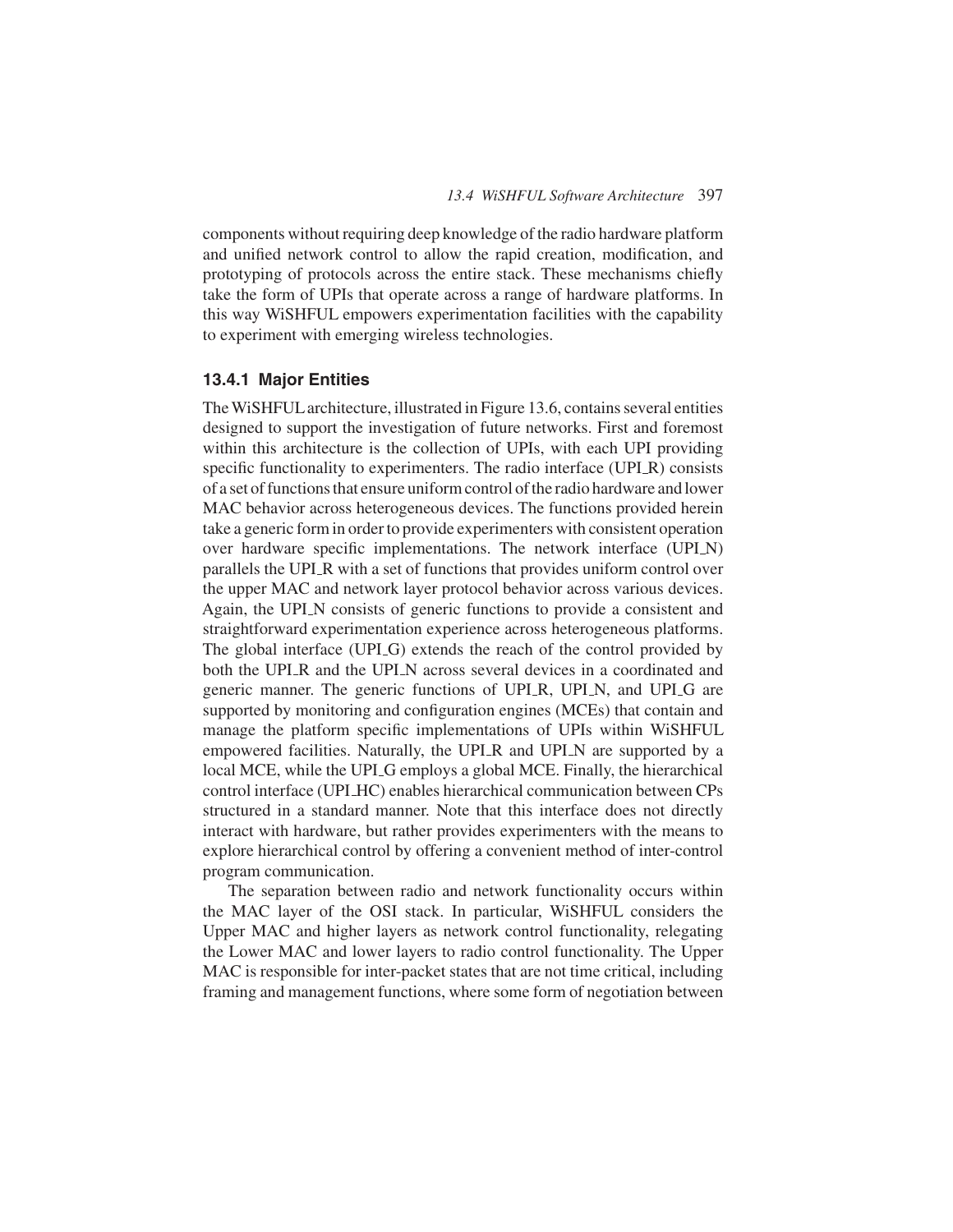

398 *Wireless Software and Hardware Platforms for Flexible*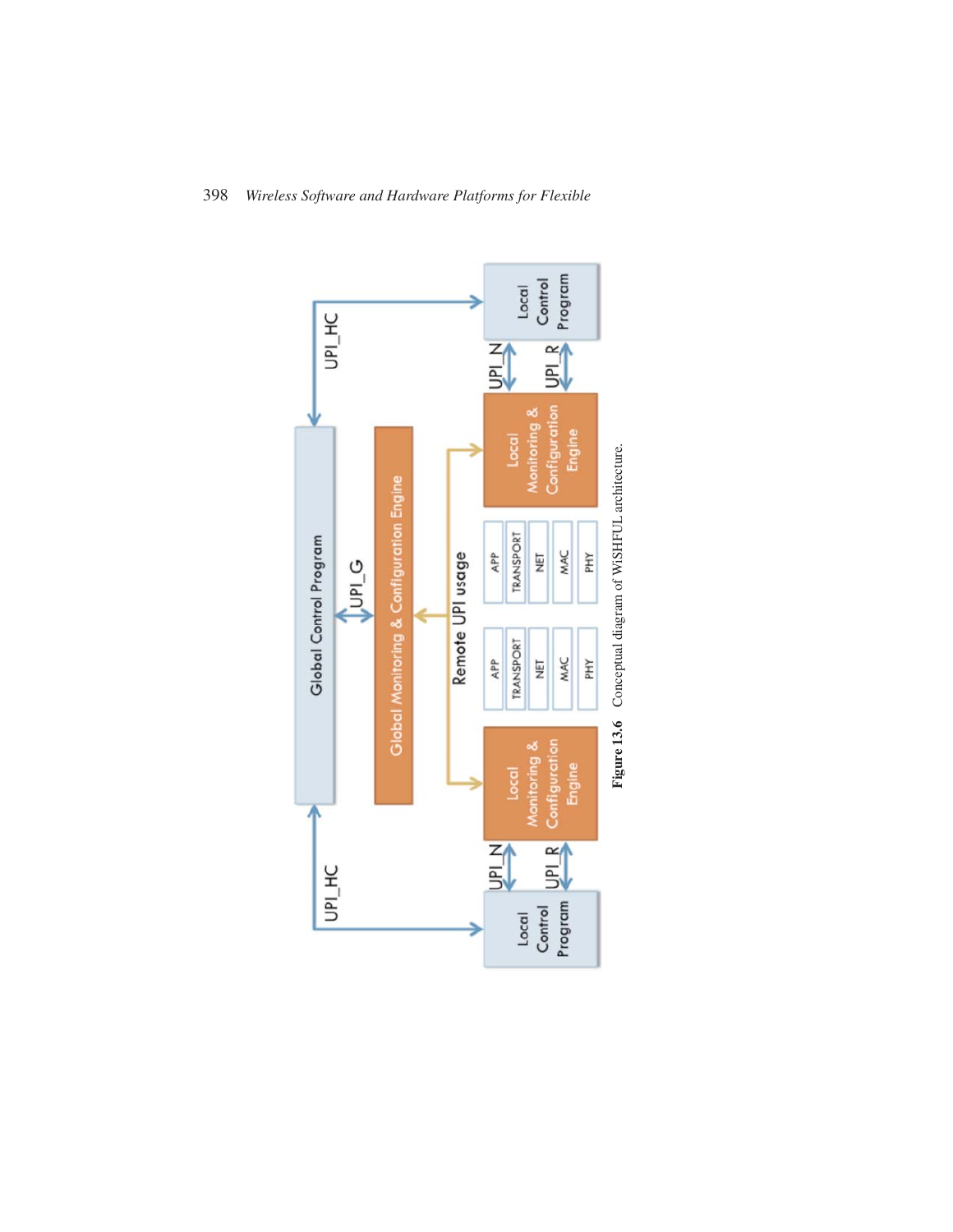nodes is required. The Lower MAC, on the other hand, directly interacts with the physical layer (PHY) transmission and reception operations, where minimization of processing latency is certainly critical. Typical Lower MAC functions include sending and receiving data, back-off, inter-frame spacing, and slot synchronization. As such, this distinction reflects the focus on interdevice coordination within the network control and more direct hardware operations within the radio control.

## **13.4.2 User Control**

The interfaces of the WiSHFUL architecture are designed to support the user in controlling wireless hardware and the accompanying protocol stacks. WiSHFUL views user control as being embodied in CPs, which are either local or global in nature. In general, CPs are user defined software that implement the controlling logic for a wireless experiment and makes use of the UPI R and/or UPI N for hardware/protocol control. Local Control Programs (LCPs) are those that use the local information and abilities of a single device, while Global Control Programs (GCPs) interact with a group of devices.

The WiSHFUL architecture supports a two-tier control hierarchy. These two tiers work in a coordinated manner, being orchestrated at the global level. Indeed, GCPs can instantiate LCPs on wireless nodes, performing a sort of control by delegation, or can act directly on the wireless nodes in a coordinated manner. Control by delegation is needed when the reconfiguration decisions or the parameters to be monitored have strict time constraints, which cannot be guaranteed by the control network. In fact, the physical channel used for conveying control messages to/from the GCP can be unreliable and introduce some latencies. Since radio performance depends on highly variable network conditions (e.g. channel propagation, fading, interference, access timings, etc.), control by delegation is particularly important for radio control. The architecture also supports hybrid approaches, in which some control operations are managed at the global level, while some others are delegated to wireless nodes. The coordination between global and LCPs is achieved by employing the UPI HC. Currently, the WiSHFUL framework follows a proactive approach. A CP has to trigger the execution of UPI functions on the wireless node under control. This polling-based approach might be not sufficient for every CP's implementation requirements. Therefore, it is planned to offer support also for a reactive approach in the near future. Here the user will be able to define a trigger, i.e., when a certain condition is fulfilled, a registered callback function is executed to handle the event.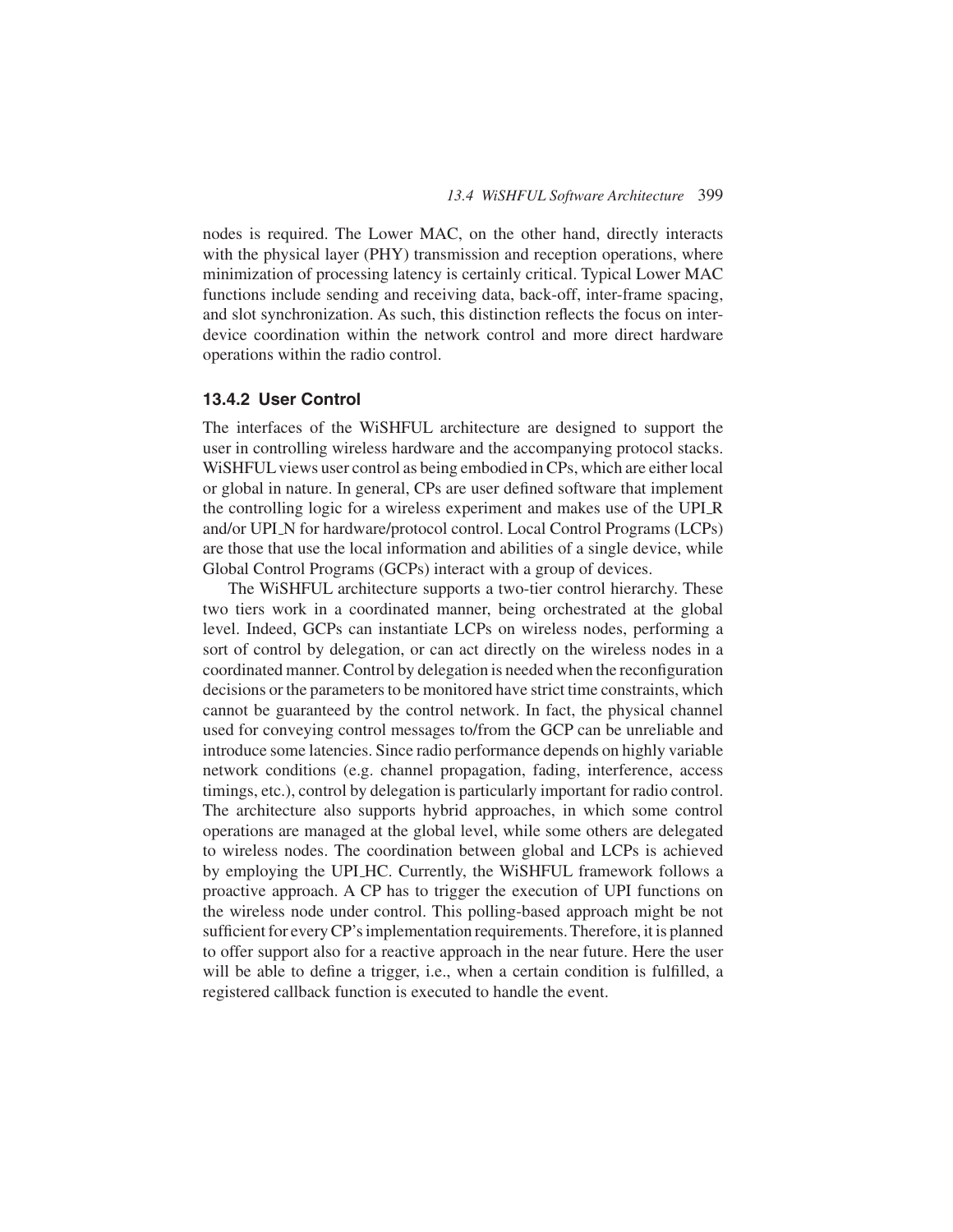#### **13.4.3 Hardware Interfacing**

Figure 13.7 illustrates how the WiSHFUL radio control works on three different platforms, namely the Iris SDR framework [6], TAISC [5] and WMP [4]. The global MCE runs remotely on a Linux machine and allows implementing node configuration that depends on network-level decisions and can be executed in a time-coordinated fashion among multiple nodes. Each of the WiSHFUL enabled nodes runs a local MCE that offers the same local services and the same UPI functions on different platforms by means of a specific connector module (CM). This unified approach unloads the experiment from the burden of dealing with a multiplicity of configuration and utility tools, such as iw, iwconfig, iptables, iwlist, iperf, b43fwdump, etc. These tools, indicated in Figure 13.7 as local control services, are heterogeneous upon platforms/operating systems and depend on the hardware and software configuration of the device under test.

The CM operates in conjunction with local MCEs to expose the uniform UPI functions on different hardware and software radio platforms.



**Figure 13.7** WiSHFUL architecture, UPIs, and supported platforms.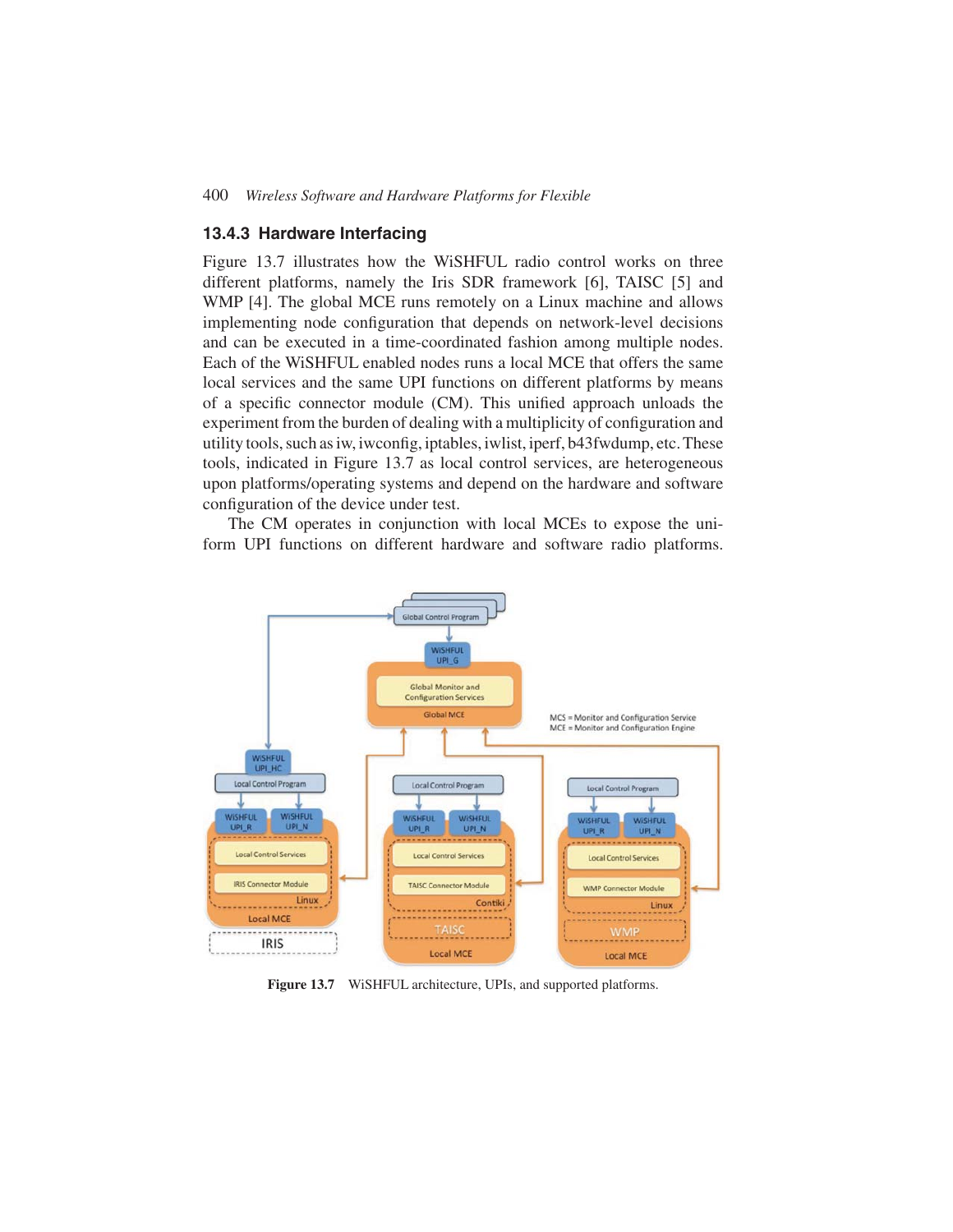The module achieves two main goals: i) diverting platform-independent UPI calls to platform-dependent implementations and ii) providing a unified way to deal with a plethora of tools provided by heterogeneous operating systems (e.g. iw, iwconfig, iptable) or platforms (e.g. bytecode-manager for theWMP). Note that certain UPI functionality may or may not be supported by every platform, depending on the capabilities of the platform and the implementation status of the CM.

Figure 13.8 illustrates the interaction from MCE to the CM and subsequently the radio platform. The local MCE delegates each UPI call to the appropriate CM that executes the call using platform-specific sub modules. Currently, all local MCEs and CMs are implemented in Python, except from sensor nodes that, in addition to the Python implementation, also have a native implementation using GITAR [6]. The native implementation is used when the sensor nodes are decoupled. In case they have a Linux host PC (e.g. in testbeds) the Python implementation can be used. This allows to easily prototype wireless solutions for sensor networks that can also work in real deployments, when their host PCs are not available.

## **13.4.4 Basic Services and Capabilities**

Alongside, the UPIs themselves, the WiSHFUL framework offers a number of basic services that are summarized here.



**Figure 13.8** WiSHFUL adaptation modules.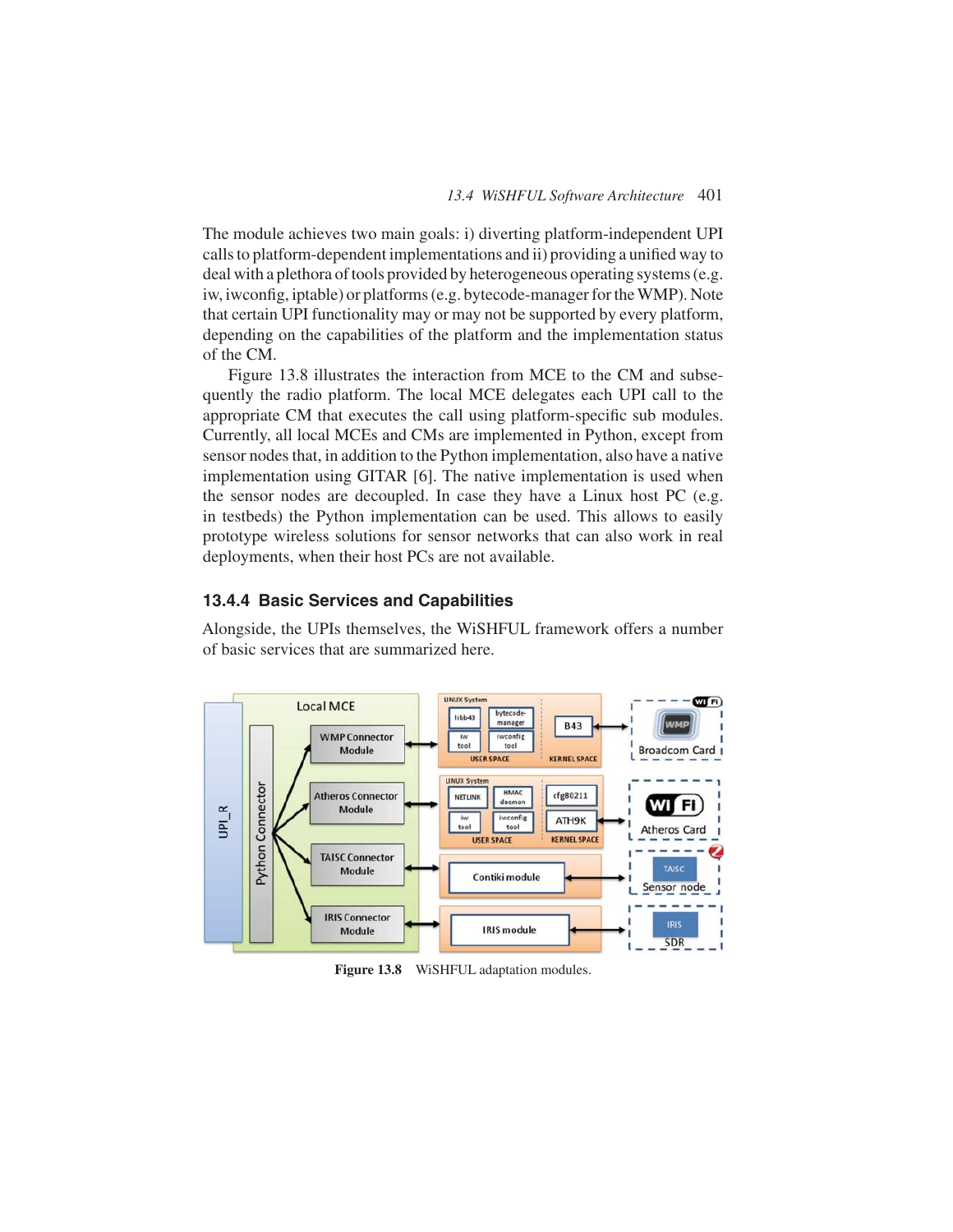## **13.4.4.1 Node discovery**

A GCP often requires functionality for automatic node discovery. WiSHFUL provides the protocol developer an easy way to define the set of nodes he wants to control. Any wireless node belonging to the same experiment group can be controlled by a GCP using the WiSHFUL UPIs. From that set of nodes the user can either select all of them or just a sub-set.

## **13.4.4.2 Execution semantics**

The WiSHFUL MCE (local and global) supports two execution semantics. The first is a synchronous blocking UPI call where the caller, i.e. the CP, is blocked until the callee, i.e. any UPI function, returns. The second option is an asynchronous non-blocking UPI function call. Here any UPI call returns immediately. The caller has the option to register a callback function so that he can receive the return value of the UPI call at a later point in time.

## **13.4.4.3 Time-scheduled execution of UPI functions**

Besides the possibility of immediate execution of UPI functions either using a blocking or non-blocking scheme, the WiSHFUL MCEs also provide the possibility for time-scheduled execution of UPI functions at a particular point in time. This is important if nodes need to coordinate their actions in time, e.g. a set of nodes must perform a time-aligned switching to a new channel. The possibility for time-scheduled execution of UPI functions is especially important for GCPs if a non-real-time backbone networking system like Ethernet is used. In such networks we cannot expect that the WiSHFUL control commands are received by all nodes at the same time, e.g. due to CSMA non-deterministic behavior. Moreover, network congestion and delay are also reasons for providing hierarchical control over UPI HC between local and GCPs.

#### **13.4.4.4 Remote execution of UPI functions**

WiSHFUL provides full location transparency. Any UPI function can be executed either locally by a LCP or remotely by a GCP. In the latter case, the WiSHFUL global MCE transparently serializes all input and output arguments. The calling semantic for both the local and remote calls is call-by-value. This has to be considered when extending the UPIs with additional functionality. Finally, as with the local execution also the execution of remote functions can be time-scheduled. This is especially important if a given UPI function needs to be executed at the same time on a set of wireless nodes.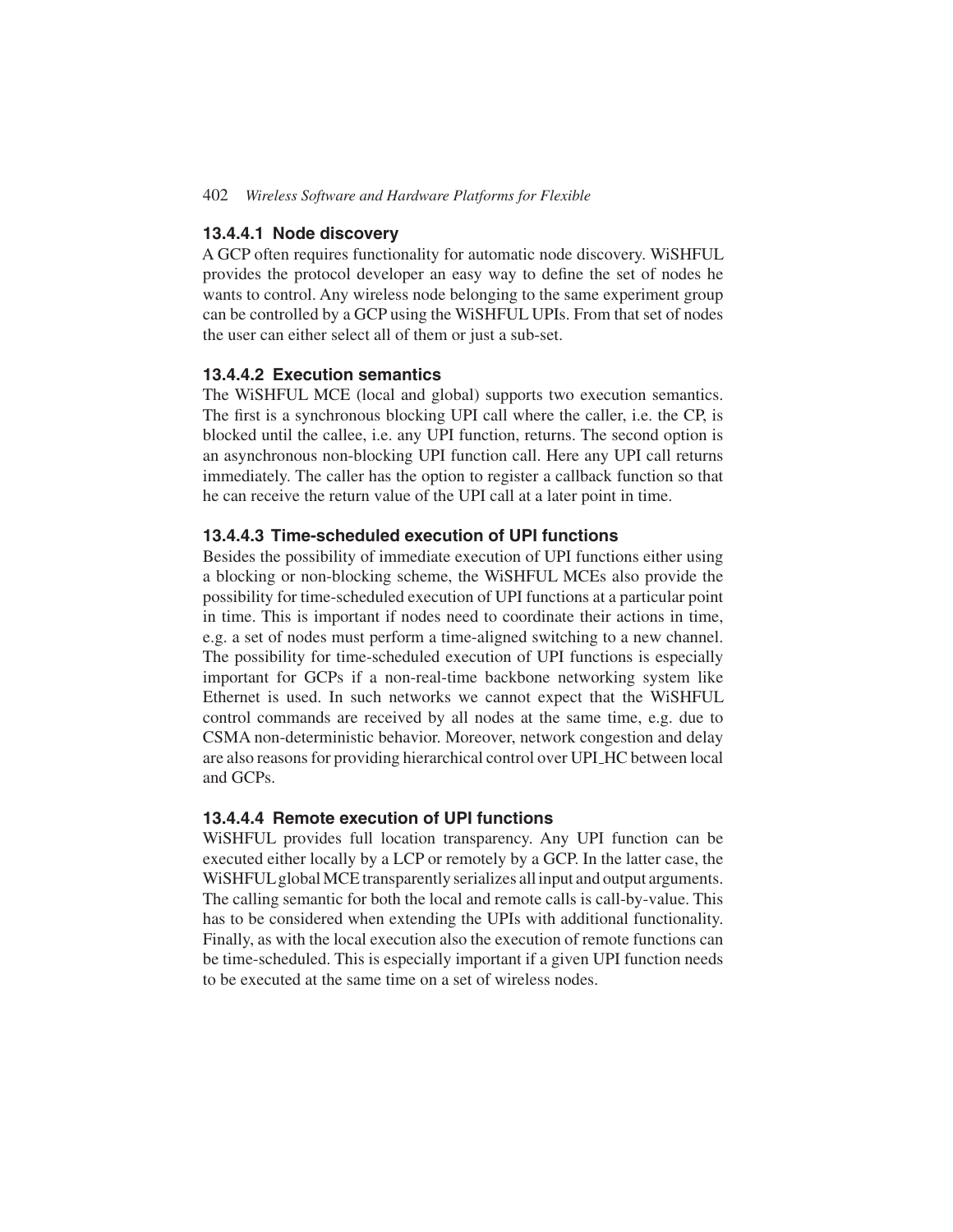## **13.4.4.5 Time synchronization**

A wide range of WiSHFUL applications, like the centralized control of channel access, requires a tight time synchronization among wireless nodes. The way the wireless nodes are time synchronized is platform and architecture-dependent. Basically, we distinguish between systems based on whether a backbone network exists. Here in order not to harm the performance of the wireless network the nodes are time synchronized using the backbone (e.g. Ethernet) and some time-protocol like Precision Time Protocol (PTP). Wireless nodes without a backbone have to rely on other techniques for time synchronization (e.g. through global positioning system, GPS).

## **13.4.4.6 Packet forgery, sniffing and injection**

WiSHFUL provides a wide range of functionality for packet forgery, sniffing and injection. A CP can use this to create and inject network packets into any layer of the network stack of a node or to receive copies of packets.

## **13.4.4.7 Deployment of new UPI functions**

WiSHFUL provides an open and extensible architecture, which can be easily extended by new UPI functions. Any new introduced UPI function can be implemented in a different way for different platform and software architecture. Therefore, in WiSHFUL for each platform there is separate CM, as discussed above.

## **13.4.4.8 Global control**

To enable remote usage of UPI functions using the UPI G interface, a system supporting remote procedure calls is required. For this purpose the arguments of UPI functions have to be serialized and sent to proper node. The proposed framework provides a user-friendly interface that hides all complexity of serialization and transferring data between GCP and nodes.

## **13.4.4.9 Remote injection and execution of user code**

To enable support for global management and control of the deployment of a WiSHFUL controlled experiment, the proposed framework supports "on-thefly" injection of user defined functions (constituted of UPI) to be executed locally on a node directly from a GCP.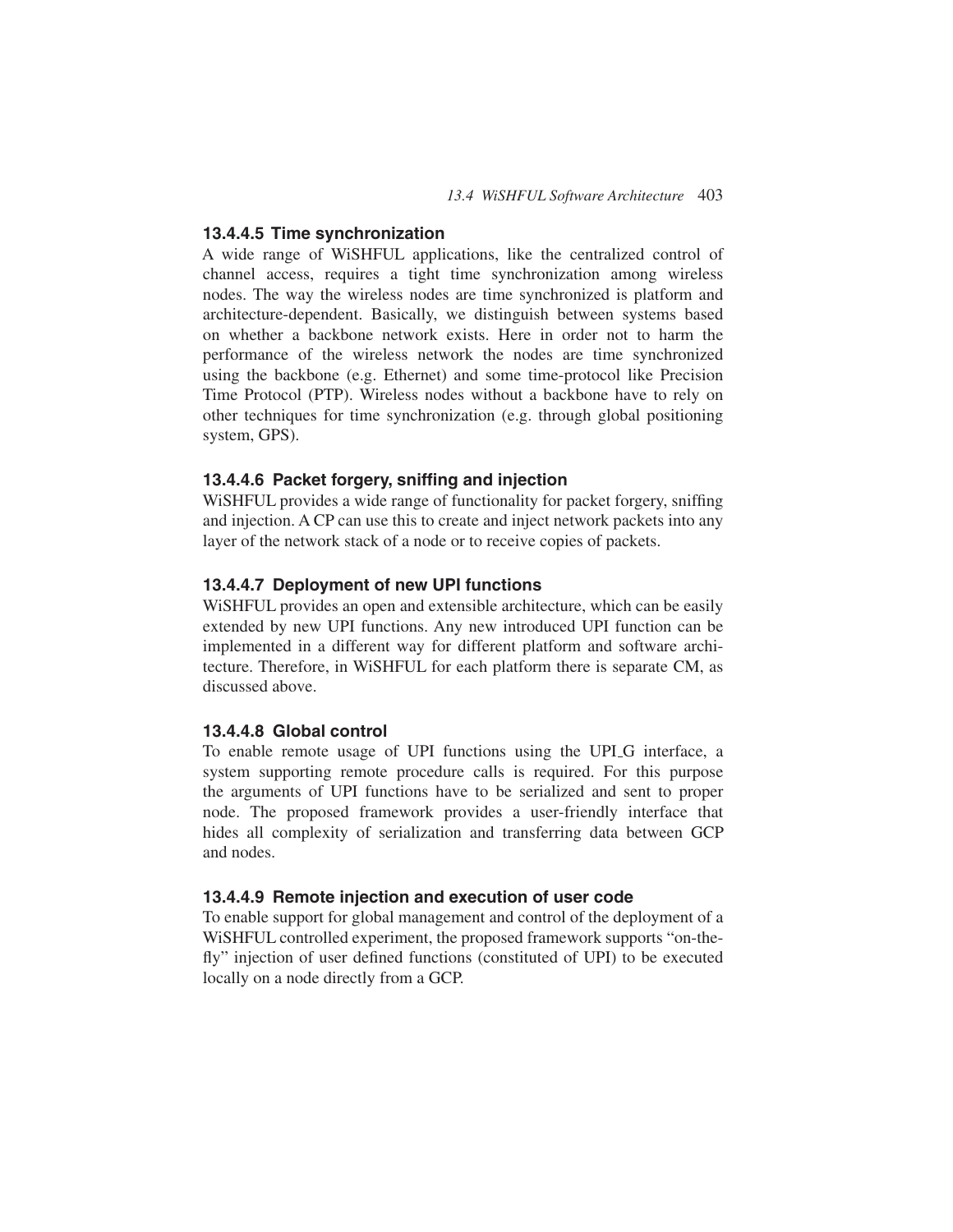## **13.5 Implementation of Motivating Scenarios and Results**

In order to clarify the potentialities of the WiSHFUL architecture and unified programming, in this section we present some examples of control logic and protocol adaptations developed for the motivating scenarios presented in Section 13.3. The goal is not designing a novel optimization logic for each scenario, but rather demonstrating the flexibility of the proposed approach by separating the logic for controlling the experimentation platforms from the specific transmission mechanisms running on the platform.

## **13.5.1 Interference Management Among Overlapping Cells**

We decompose this scenario into two tasks: 1) hidden node detection and 2) hybrid TDMA-MAC management. For investigation of both tasks, we implemented a WiSHFUL enabled Wi-Fi network.

## **13.5.1.1 Hidden node detection**

The first task to be solved for the efficient airtime management showcase is the detection of wireless links, which are suffering from performance degradation due to hidden terminals (Figure 13.9). Specifically, only flows using links, which are suffering from the hidden node problem, should be assigned to exclusive time slots. Hence, WiSHFUL provides functionality, which detects links which are suffering from the hidden node problem.



**Figure 13.9** Example illustrating a hidden node scenario. As nodes A and B are outside their carrier sensing range the packet transmissions from A and B would collide at node C.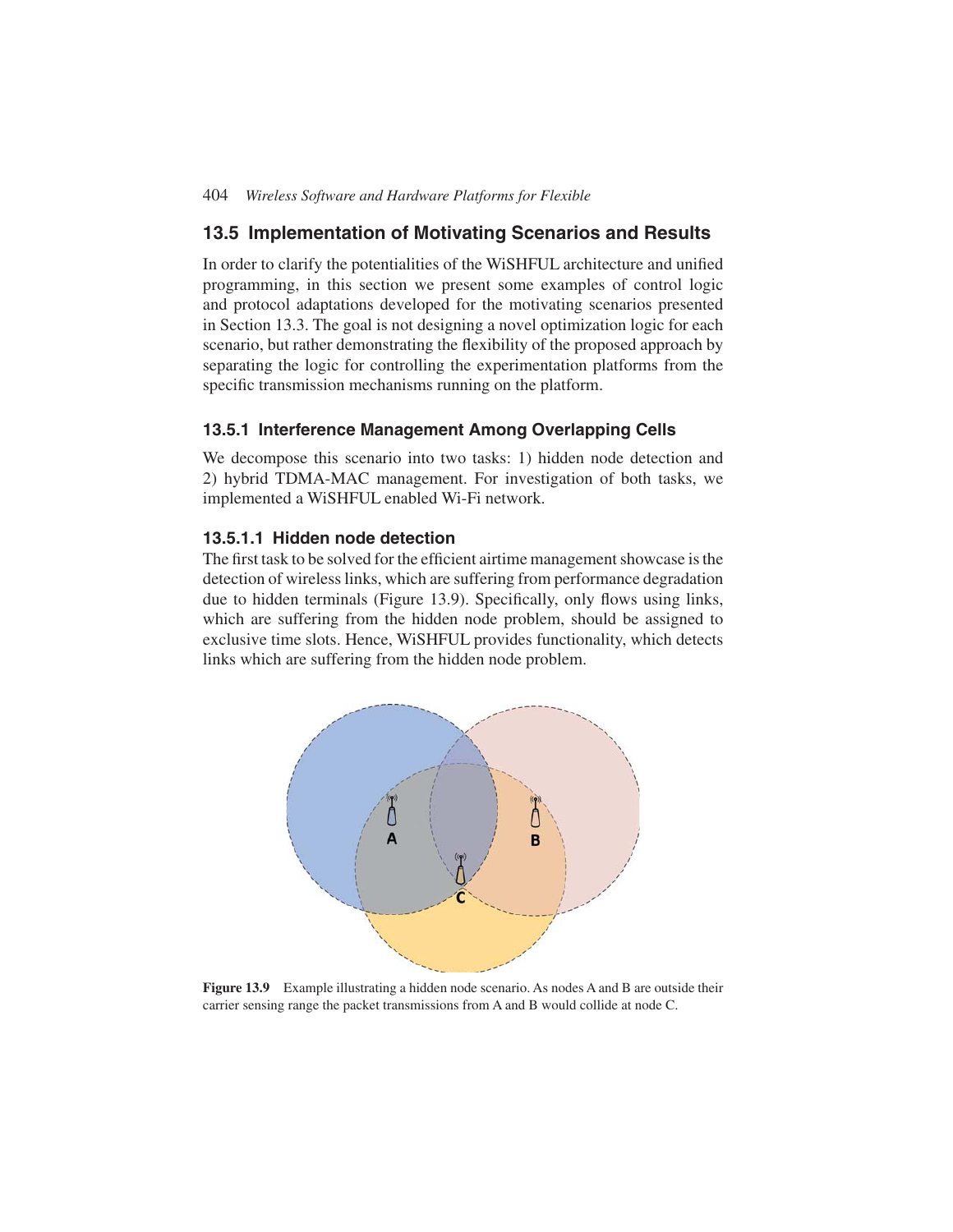#### **13.5.1.1.1** *Application of WiSHFUL framework*

For hidden node detection WiSHFUL provides the following UPI network functions which are used by GCPs.

Given a set of nodes using the specific wireless interface,radio channel (e.g. 6) and detection threshold (e.g. 0.9) this function returns a boolean matrix indicating which nodes are inside each node's carrier sensing range and which are outside:

def getNodesInCarrierSensingRange(self, nodes, wifi\_intf, rfCh, detection\_th)

Furthermore by using this function that returns a boolean matrix indicating which nodes are inside each node's communication (reception) range and which are outside it is possible to reach to a conclusion if there is a hidden node for any pair of nodes forming a link in the network:

def getNodesInCommunicationRange(self, nodes, Wi-Fi intf, rfCh, detection th)

These two functions are used to detect links hidden by some node. As an illustrative example, consider the case where nodes A and B are outside of carrier sensing range and C is inside the reception range of both A and B. In this case packet transmission from A to C and B to C must use exclusive time slots in order to prevent performance degradation due to packet collisions. The technical details of this functionality is further discussed in deliverable D4.2 [12].

## **13.5.1.1.2** *Results*

The used algorithm performs two steps. First, we use the UPI functionality to estimate which nodes are in carrier sensing range and which are outside. The algorithm uses the following approach:

- It first compares the measured isolated broadcast transmit rate of each node with the one achieved by transmitting concurrently with some other node in the network. If the latter is smaller we know that the two nodes are in carrier sensing range.
- Second, we use the UPI functionality to estimate which nodes are in communication range. The corresponding UPI function sets each wireless node in sniffing mode. Then, in each round a single transmitter is transmitting raw 802.11 broadcast frames while the other nodes are capturing the received frames.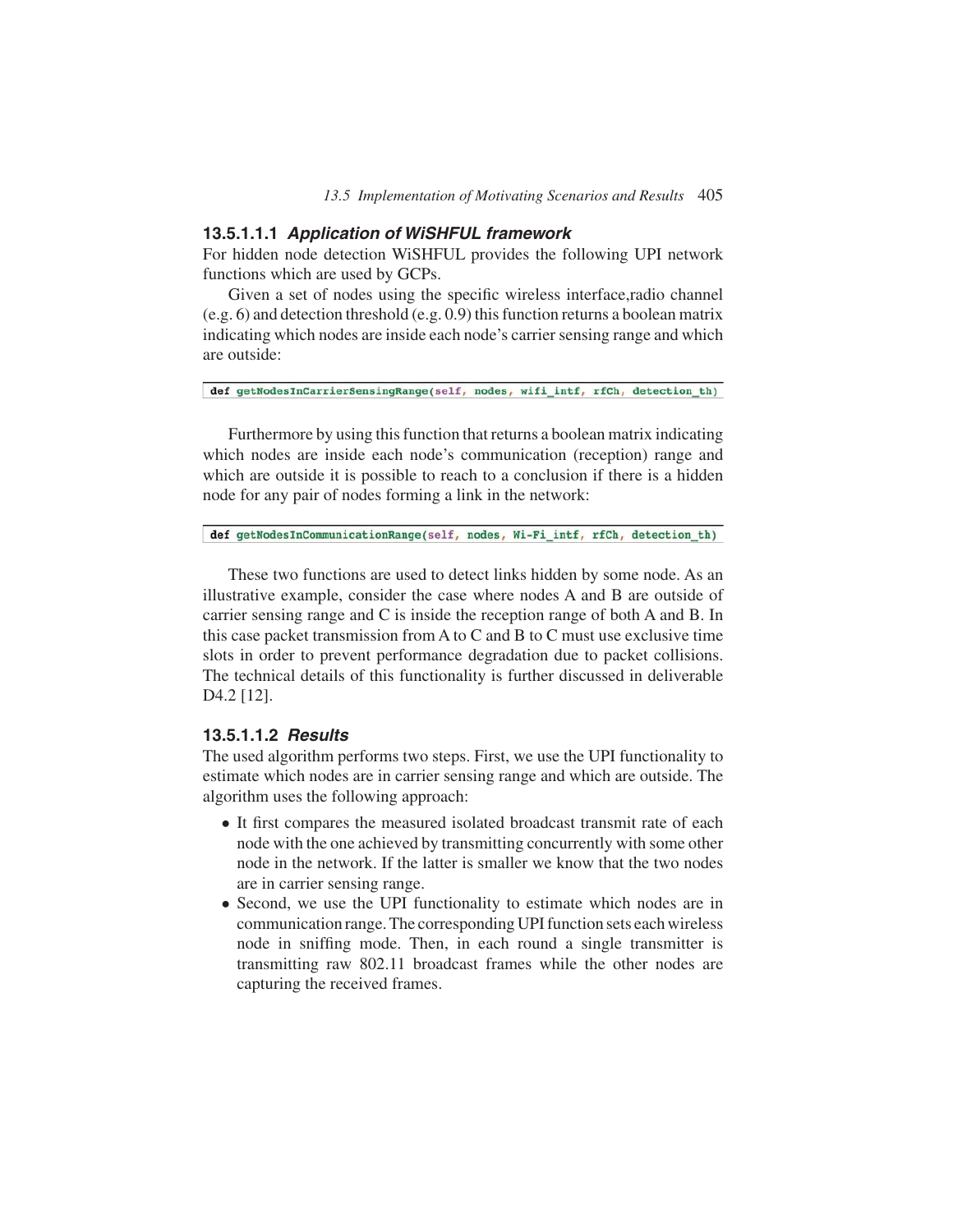With the information which nodes are in carrier and reception range we are able to estimate which links are suffering from hidden nodes and hence must be protected.

## **13.5.1.2 Hybrid TDMA MAC**

Enterprise IEEE 802.11 networks need to provide high network performance to support a large number of diverse clients like laptops, smartphones and tablets as well as capacity hungry and delay sensitive novel applications like mobile HD video and cloud storage. Moreover, such devices and applications require much better mobility support and higher QoS and quality of experience (QoE).

IEEE 802.11 uses a random access scheme called distributed coordination function (DCF) to access and share the wireless medium. The advantage of DCF is its distributed and asynchronous nature making it suitable for unplanned ad-hoc networks which have no infrastructure. The main disadvantage is its inefficiency in congested networks. Moreover, it suffers from performance issues due to hidden and exposed node problem which is a severe problem in high density enterprise networks.

In contrast to DCF, in TDMA the channel access is scheduled in a synchronized and centralized manner, and hence is able to provide the required high QoS/QoE requirements of enterprise environments. WiSHFUL allows to build TDMA on top of today's off-the-shelf Wi-Fi hardware by providing a flexible and extensible software solution. Currently, the focus is being set on the downlink whereas in the future also the uplink will be considered for support from the TDMA scheme.

Following the software-defined networking (SDN) paradigm we separate the control plane from the data plane and provide an application programming interface (API) to allow local or global CPs to configure the channel access function. In particular it allows to configure the TDMA downlink channel access by defining the number and size of time slots in the TDMA super-frame. Moreover, for each time slot a medium access policy can be assigned which allows to restrict the medium access for particular stations (identified by their MAC address) and traffic identification (e.g. VoIP or video). The latter can be used to program flow-level medium access. Finally, for each time slot we can configure whether carrier-sensing is activated or not. The latter would results in the classical TDMA MAC while keeping carrier-sensing within each slot allows for transparent coexistence with legacy networks that are not aware of the TDMA scheme being used within the WiSHFUL enabled network. The data plane itself resides in each AP and is controlled by the WiSHFUL runtime system.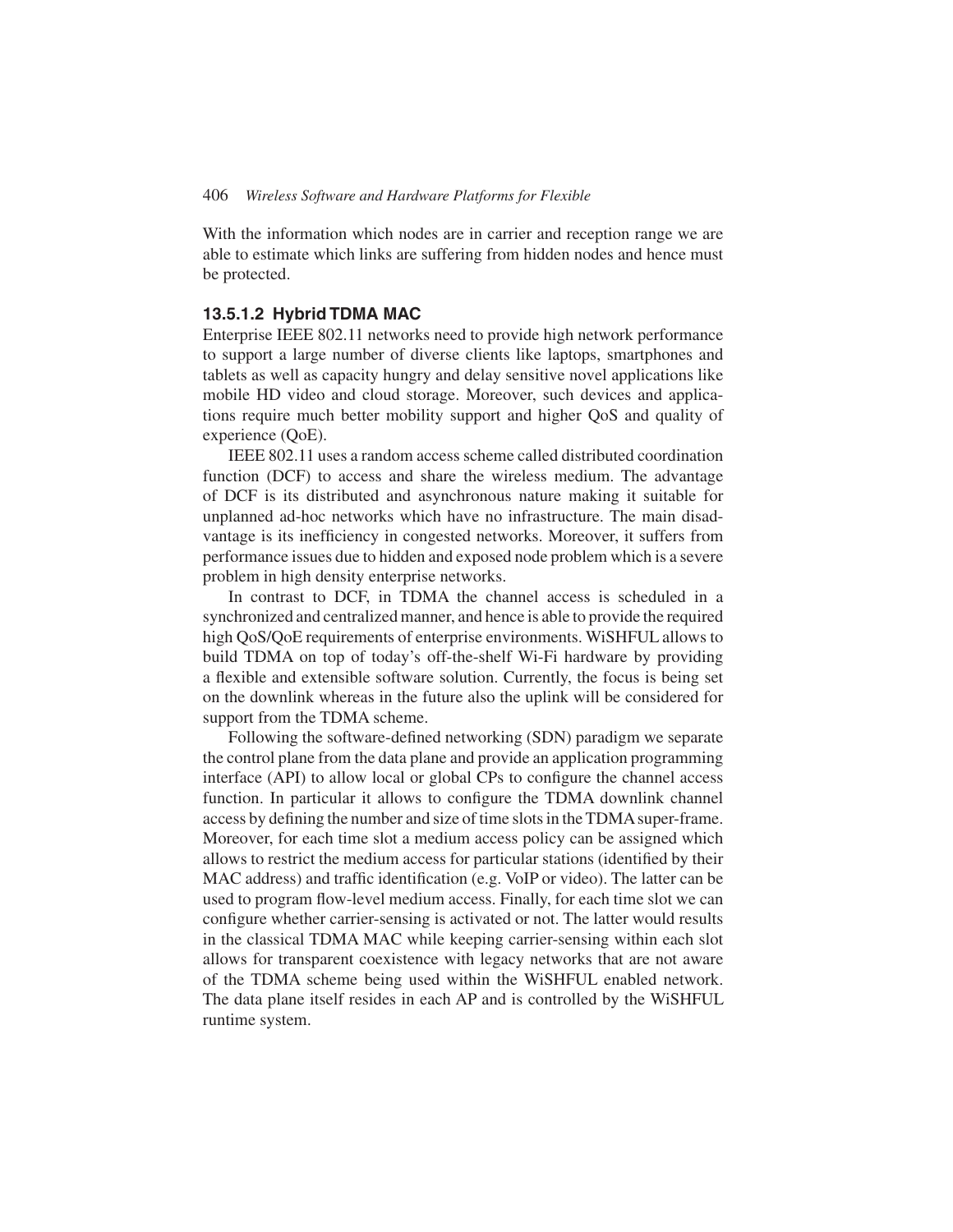The control plane in our design is managed by either a global or local WiSHFUL CP which takes as input the channel access scheme specified by the applications. Any application is responsible to decide on how to map the per-flow QoS requirements on the channel access. An example would be to measure which wireless links are suffering from hidden node problem and to assign exclusive time slots for flows requiring high QoS. However, the provided centralized coordination for channel access requires a tight time synchronization among APs. In WiSHFUL time synchronization is performed using the wired backhaul network and hence is not harming the performance of the wireless network. The utilized Precise Time Protocol (PTP) gives an accuracy in microsecond level. The WiSHFUL MCE running on each AP locally is responsible for coordination of channel access as configured by the local or global CP.

## **13.5.1.2.1** *Application of WiSHFUL presentation of UPIs used*

The UPIs provided by WiSHFUL to set-up and control a hybrid TDMA MAC are as follows:

def installMacProcessor(self, node, interface, mac\_profile) def updateMacProcessor(self, node, interface, mac profile) def uninstallMacProcessor(self, node, interface, mac\_profile)

The UPI functions allow the installation, reconfiguration at runtime and uninstallation of a hybrid TDMA MAC. The mac profile is an object-oriented representation of the hybrid MAC configuration (Figure 13.10).



Figure 13.10 UML class diagram showing the hybrid MAC relevant configuration.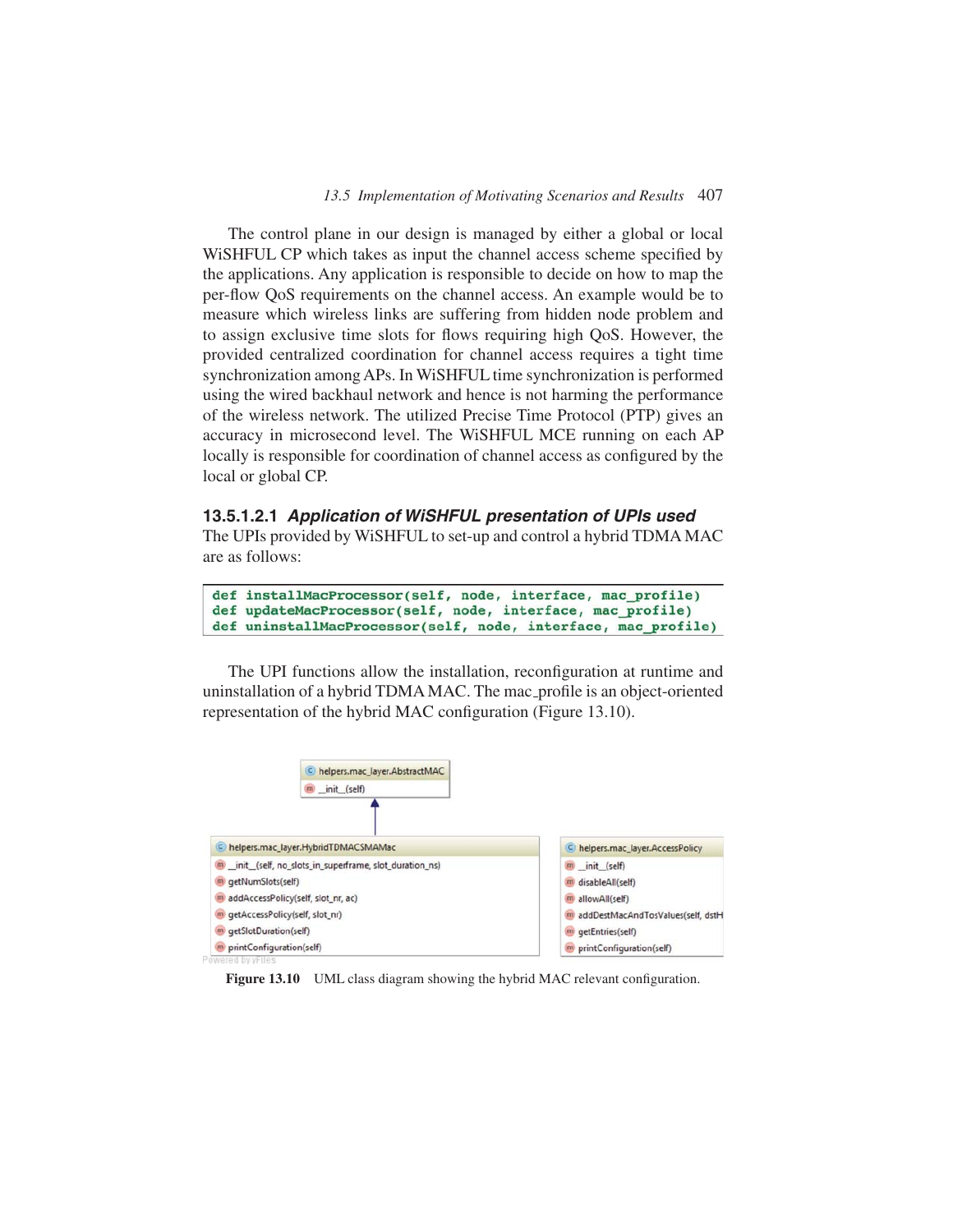The following example shows how to set-up a new hybrid MAC instance:*# create new MAC for each node* HybridTDMACSMA-Mac(no\_slots\_in\_superframe=7,slot\_duration\_ns=20e3)

```
# assign access policy to slot 0
acBE = AccessPolicy()# MAC address of the link destination
dstHWAddr = '12:12:12:12:12:12# best effort
tosVal = 0acBE.addDestMacAndTosValues(dstHWAddr, tosVal)
slot nr = 0mac.addAccessPolicy(slot nr, acBE)
# assign time guard slot 1
accGuard = AccessPolicy()acGuard.disableAll() # guard slot
slot nr = 1mac.addAccessPolicy(slot_nr, acGuard)
# UPI call
mac = radioHelper.installMacProcessor(node, iface, mac)
```
Finally, Figure 13.11 illustrates the hybrid MAC being configured to assign exclusive time slots to two wireless links which are hidden to each other. In order to account to time synchronization inaccuracy guard slots are added.

## **13.5.1.2.2** *Results*

Figure 13.12 depicts how the UPI functionality is implemented on a Linux system using an Atheros Wi-Fi chip and the Ath9k wireless driver. When the locally running WiSHFUL agent receives a command for the setup of a hybrid MAC TDMA from the GCP (*installMacProcessor()* command), it starts



Figure 13.11 Illustration of exclusive slots allocation in TDMA.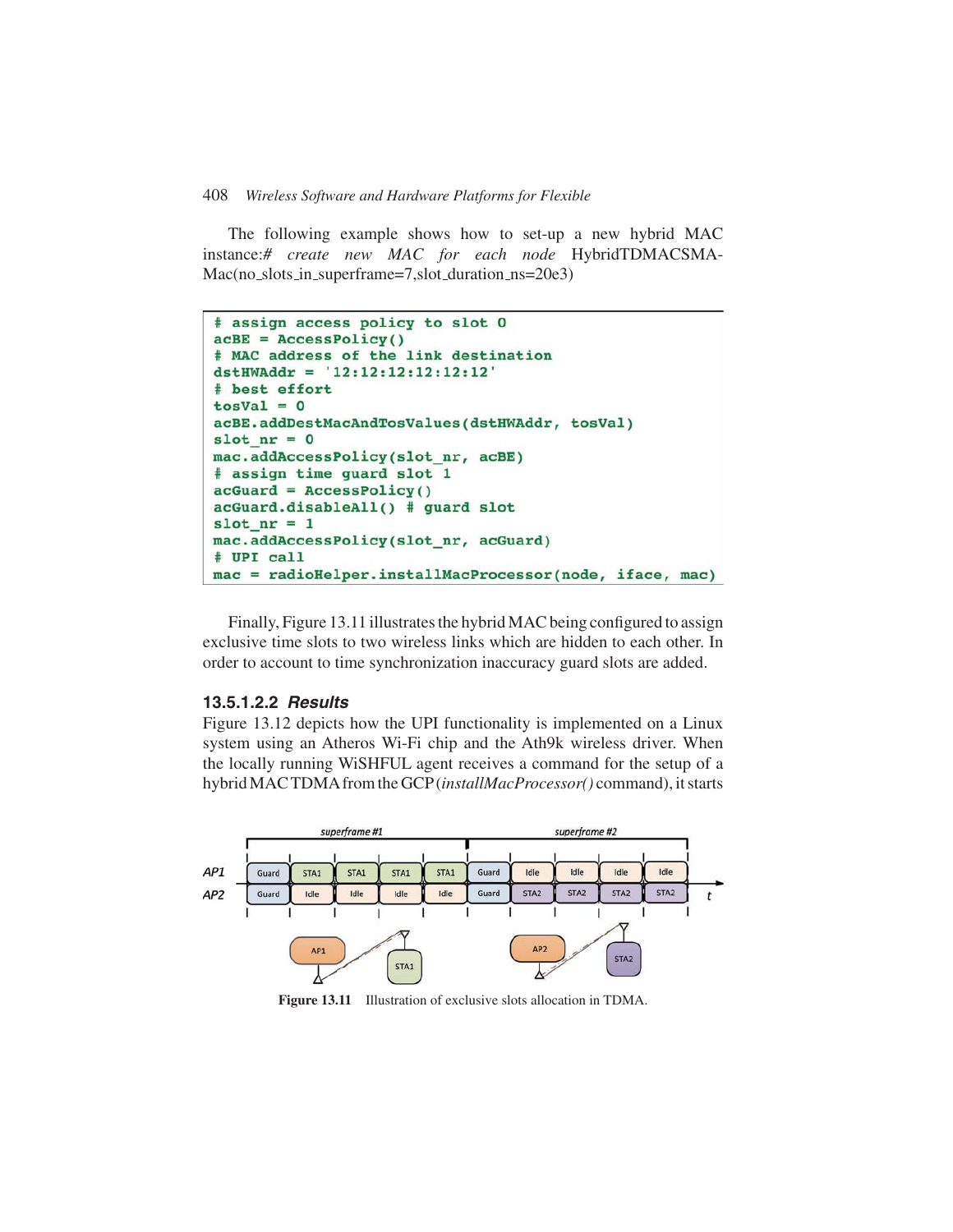

Figure 13.12 Overview of the components on the wireless node in the Linux-Wi-Fi prototype.

the HMAC daemon. The agent controls the (re)configuration of the HMAC daemon using a message passing system (ZMQ). The task of the daemon is to pass slots configuration information to the wireless network driver using the NETLINK protocol. Moreover, it is responsible to inform the wireless driver about the beginning of each time slot. The patched wireless driver uses the slot configuration information to control which network queues are active and which are frozen. Only packets from active queues are allowed to be sent while the others are buffered.

In order to evaluate the proposed efficient airtime management scheme, experiments were conducted in the TWIST 802.11 testbed. Ubuntu 14.04, Intel i5s with a wired Ethernet NIC from Intel supporting HW timestamping and an Atheros 802.11n wireless chip were used in order to setup the experimental network deployment.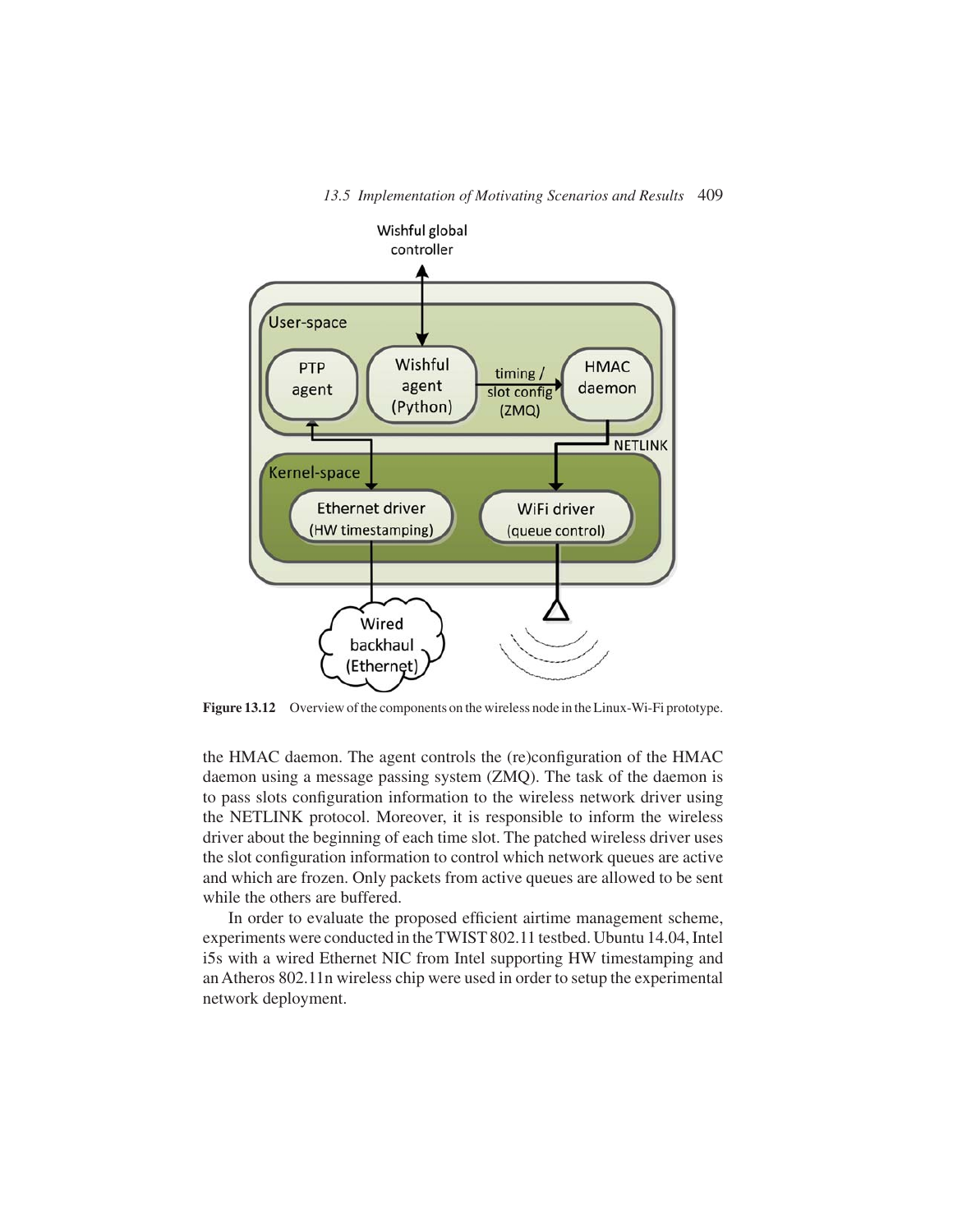

Figure 13.13 IO graph illustrating the number of packets sent over time. The color indicates a particular flow.

At the beginning of the experiment the global WiSHFUL CP used the network function UPIs in order to detect the wireless links which are suffering from the hidden node problem. Afterwards the GCP directed the hybrid MAC on these nodes in such a way that exclusive time slots were assigned.

In the following graphs results are presented for two selected wireless links which are suffering from the hidden node problem. These two links were automatically discovered by our protocol and the proper hybrid MAC was set-up. Figure 13.13 shows the IO graph where the color indicates the two different links (flows). We can clearly see that the provided hybrid TDMA scheme is able to isolate the two flows as desired.

The performance improvement compared to standard 802.11 DCF is show in Figure 13.14. On this particular link the throughput could be increased by a factor of 5.2 and 2.8 respectively which is an impressive increase in network capacity.

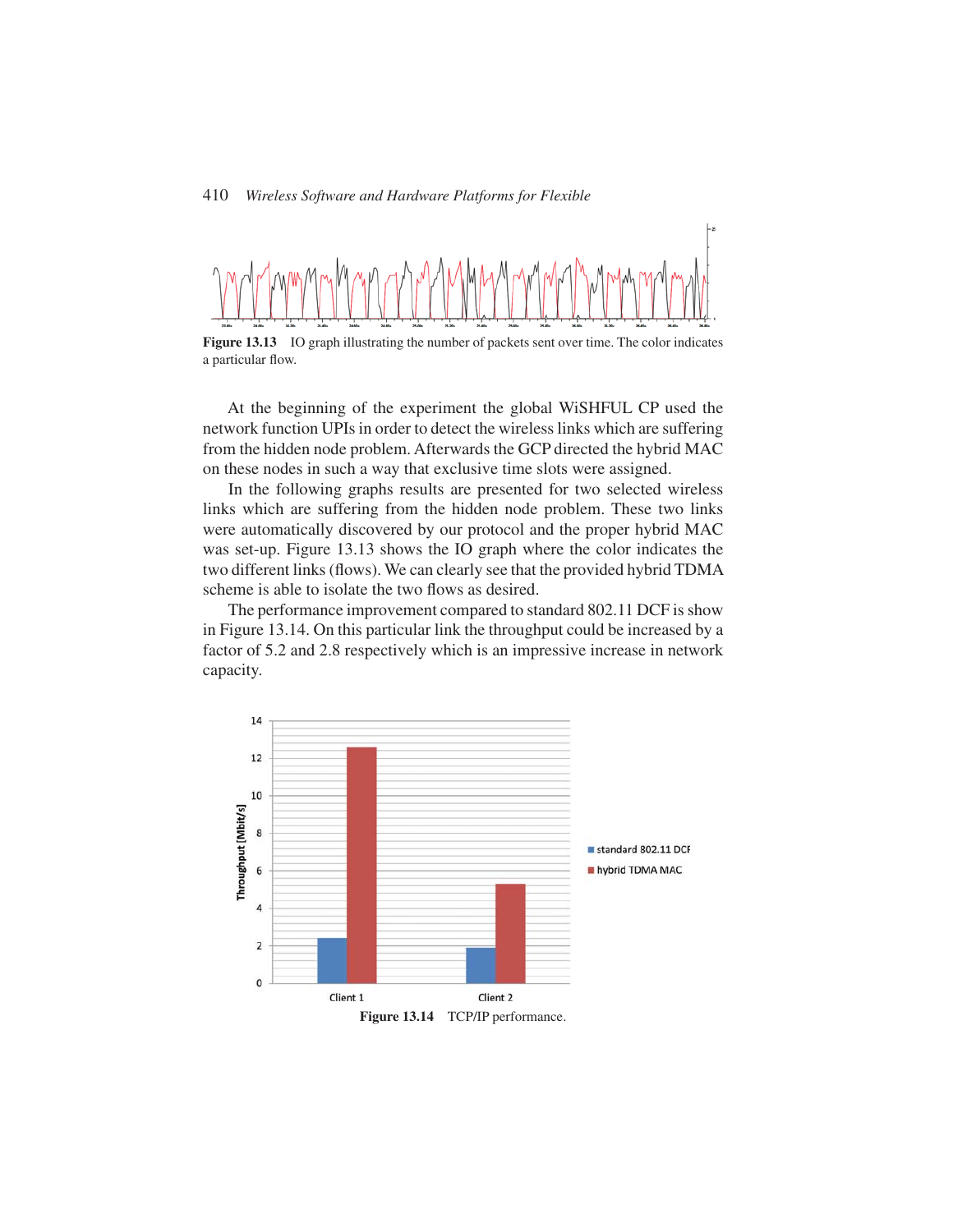The described efficient airtime management scheme was fully implemented and the source code is available in the WiSHFUL project's Github public repository [13].

#### **13.5.2 Co-existence of Heterogeneous Technologies**

Up until this time the coexistence of different wireless technologies in the same domain has been inadequately supported and mostly is based on simply selecting different wireless channels to divide into the frequency plane the heterogeneous technologies that use the same spectral band in general like the ISM band at 2.4 GHz.

The WiSHFUL control framework aims to provide solutions also in the time plane based to inter-technology communication and synchronization. Table 13.1 lists the communication technologies that are currently supported and summarizes, for each technology, the available operating systems, hardware platforms and drivers.

The demonstration set-up presented in this scenario is deployed in the iMinds w.iLab.t testbed and comprises of 32 Contiki sensor nodes with an IEEE-802.15.4 radio and 14 Linux nodes with two IEEE-802.11 radios. Both showcases are executed simultaneously and can be demonstrated remotely. During execution, live measurements are taken and can be presented in two formats: 1) live graphs displaying performance statistics and b) realtime spectrum scanning plots using a universal software radio peripheral (USRP) device. The following configuration options for both showcases are possible:

#### **13.5.2.1 Configuration options for the basic showcase**

The experimenters can configure the Wi-Fi channel (2.4 GHz ISM band) and select the bandwidth (20/40 MHz) used for sending Wi-Fi frames. To mitigate interference, experimenters can choose the TSCH channels

|               | Supported platforms, OSs and drivers<br><b>Table 13.1</b> |                     |                |
|---------------|-----------------------------------------------------------|---------------------|----------------|
|               | Supported Platforms, Operating Systems and Drivers        |                     |                |
| Technology    | Operating System                                          | Platform            | Driver         |
| IEEE-802.11   | Linux, Windows                                            | Atheros, Broadcom   | Ath9k, NDIS    |
|               |                                                           |                     | driver, WMP    |
| IEEE-802.15.4 | Contiki, TinyOS                                           | MSP430, CC2x20,     | Contiki/TinyOS |
|               |                                                           | CC283x              | drivers, TAISC |
| <b>SDR</b>    | Linux, Windows                                            | <b>USRP, Xylink</b> | Iris, LabView, |
|               |                                                           | ZebBoard            | GNU radio      |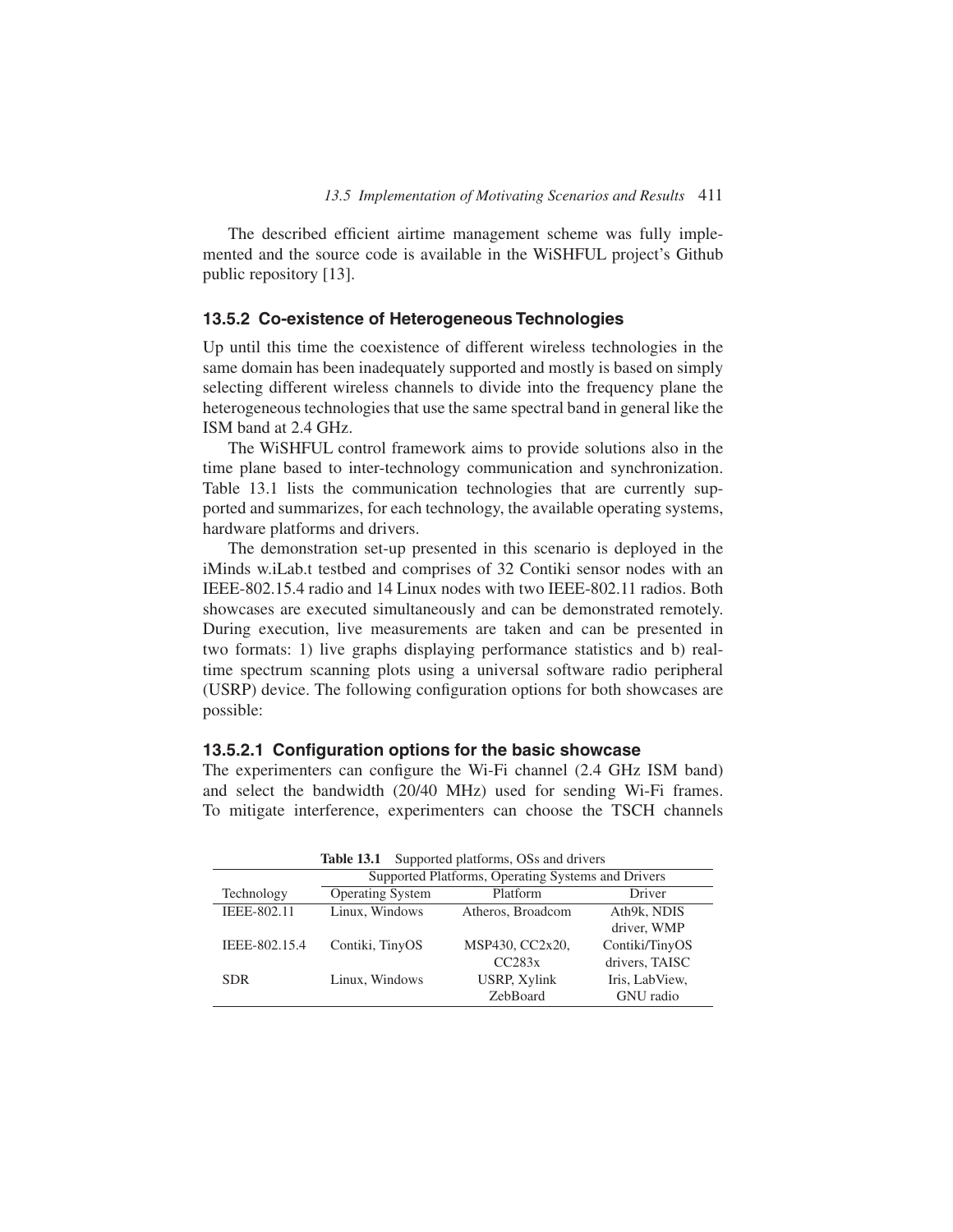that must be blacklisted. It is also possible to add an extra external Wi-Fi interference stream on a different channel and investigate the impact of uncontrolled cross technology interference.

## **13.5.2.2 Configuration options for the advanced showcase**

The experimenters can also dynamically change the cross-technology TDMA schedule, e.g. allocation of slots between Wi-Fi and TSCH networks. Moreover, they can also specify a different synchronization pattern on-the-fly and add multiple concurrent streams in the TSCH network.

## **13.5.2.3 Results**

An example of the live performance statistics monitored during execution of the first, basic showcase is given in Figure 13.15. The graph shows the overall average network throughput measured over time. From the results, it can be clearly seen that there is a substantial loss of throughput when there is Wi-Fi interference. After blacklisting the affected TSCH channels, the throughput rises up again close to its previous value. By changing the configuration parameters described in Section V. A, an experimenter can witness an immediate impact on the performance. Note that other statistics such as packet loss, jitter, TX throughput can be measured as well.

While executing the more advanced showcase it is also possible to monitor performance statistics in combination with real-time spectrum scanning using



**Figure 13.15** Live performance statistics showing the average network throughput (kbits/sec) over time.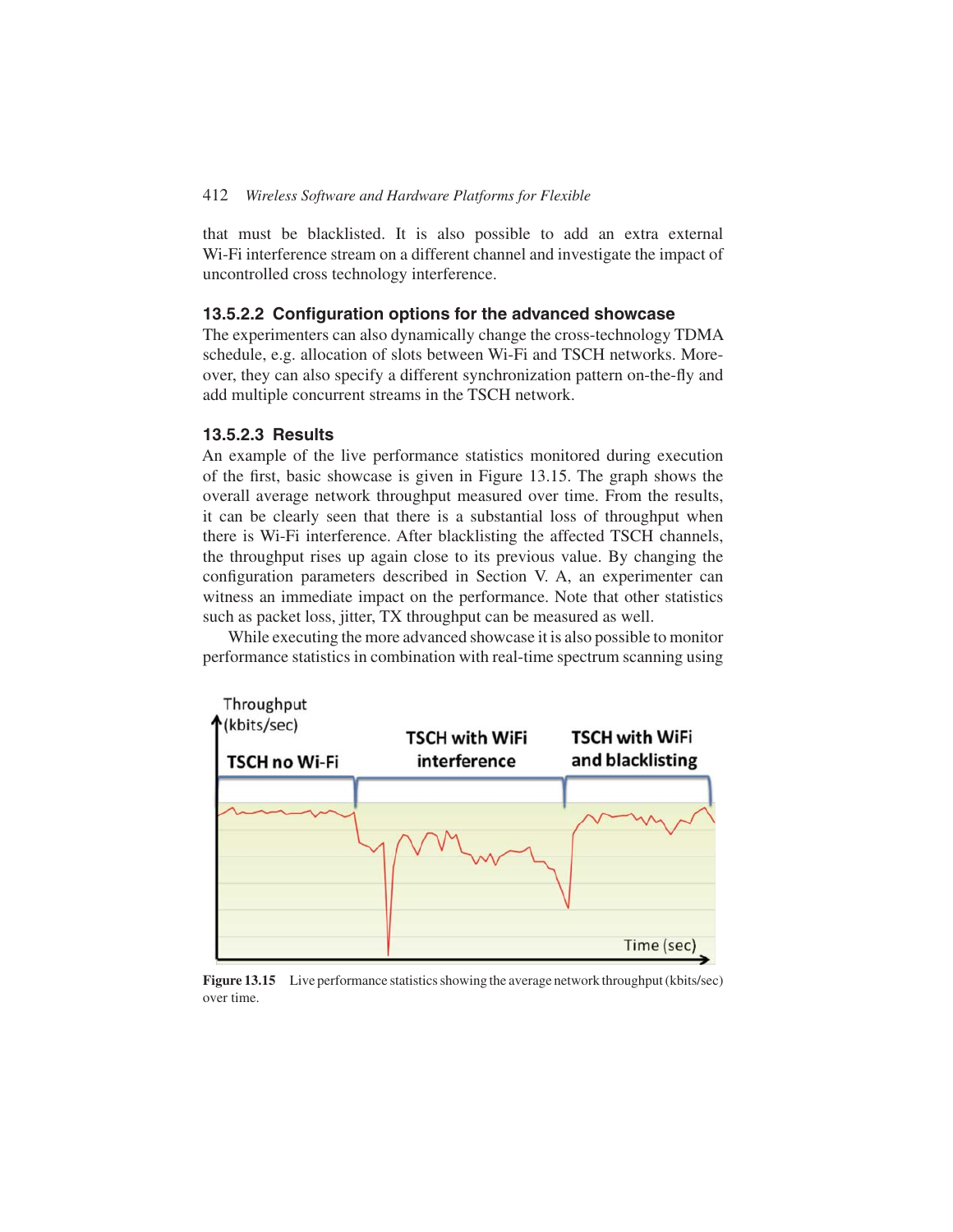

**Figure 13.16** Live capture of RSSI (dBm) measured by the USRP over time.

USRP devices. Figure 13.16 illustrates the cross-technology synchronization beacon and TDMA schedule in real-time using an energy detection plot (the y-axes is RSSI in dBm). When configuring this showcase, experimenters will have an immediate feedback on the USRP plot.

The results from both showcases demonstrate the effectiveness of crosstechnology interference mitigation and the ability to quickly set-up, investigate and fine-tune an interference scenario using the WiSHFUL control framework.

## **13.5.3 Load and Interference Aware MAC Adaptation**

Here, the application of WiSHFUL in order to enable technology-independent MAC adaptation logic is presented. By employing the WiSHFUL framework it is possible to: i) dynamically tune the parameters of contentionbased protocols based on load and interference conditions, and ii) switch between protocols. The logic can work on Wi-Fi or IEEE 802.15.4 nodes, regardless of the PHYlayer capabilities and even on cognitive radio platforms,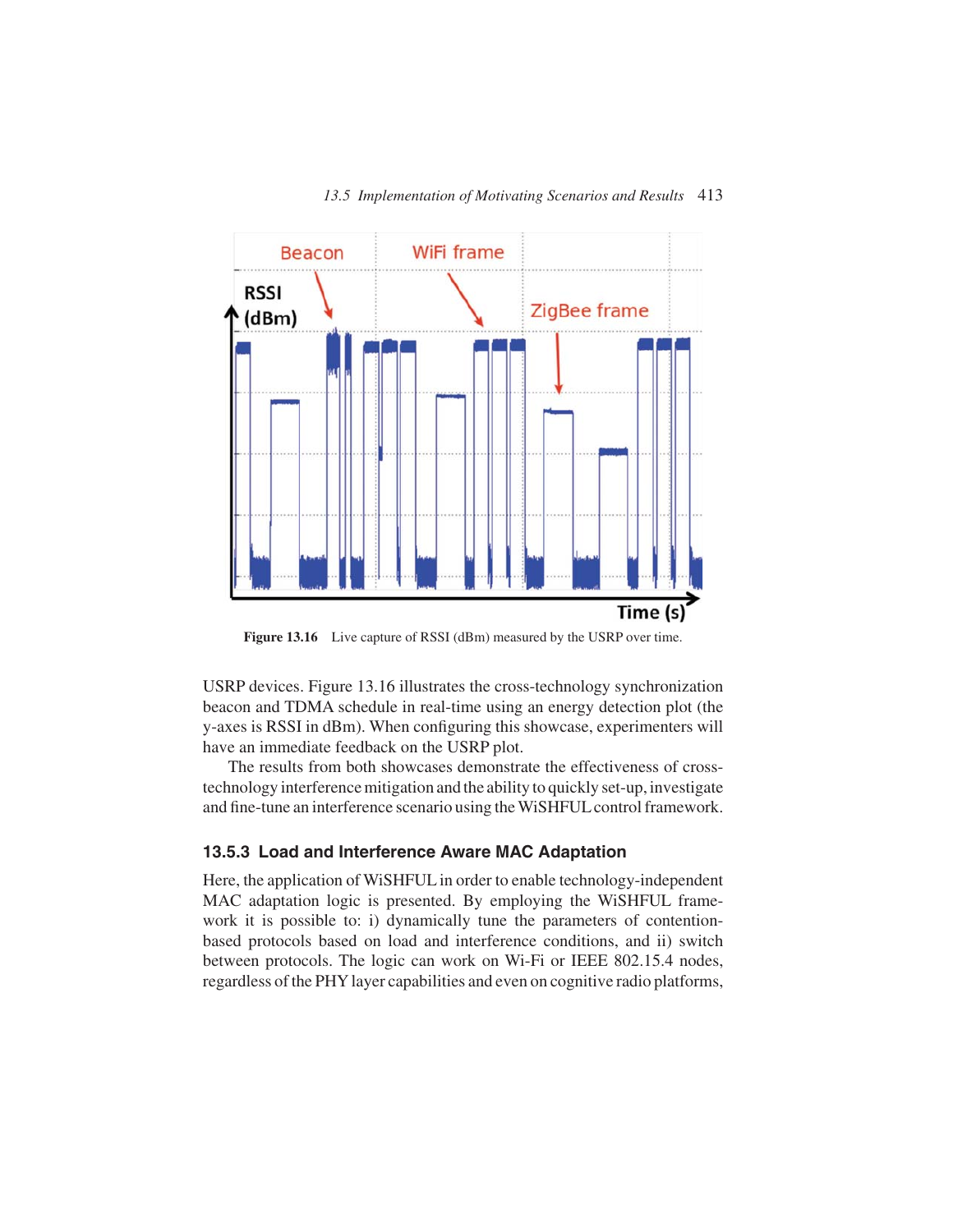by exploiting the following main functionalities supported by the WiSHFUL UPI: sensing capabilities of wireless nodes, local tuning of CSMA contention windows, and global coordination of MAC protocol switching.

A wireless network with a time-varying number of active nodes under the same contention domain (where all the nodes are in radio visibility) is taken into account and a wired ethernet network is available as a control network between the GCP, the wireless stations and the access point. Each node runs a local optimization function that is loaded by the GCP for tuning the contention window of a CSMA protocol as a function of the network load.

In particular, a tuning function called Moderated EDCA backoff (MEDCA) is used, whose goal is the minimization of the delay jitters on the channel access times. Since these jitters depend on the exponential backoff mechanism, which introduces short-term throughput unfairness among the stations, the tuning function automatically finds a fixed contention window equal to the average contention window value experienced under exponential backoff.

When the number of stations crosses a given threshold, the GCP disables the LCP and coordinates the on-the-fly protocol switch from MEDCA to TDMA in all the nodes. As part of this, the GCP sets the TDMA parameters, such as the number of slots and the slot allocation to each station, based on the number of active flows.

## **13.5.3.1 Application of the WiSHFUL framework**

Once calculated according to the MEDCA scheme, new contention window values are set through the UPI<sub>-R</sub> function responsible of configuring lower layer parameters as follows:

```
#update CW value<br>UPI_myargs = { 'interface' : 'wlan0', UPI_RN.CSMA_CW : cw, UPI_RN.CSMA_CM_MIN : cw, UPI_RN.CSMA_CM_MAX : cw}<br>upiRNImpl.setParameterLowerLayer(UPI_myargs)
#The GCP may activate TDMA by calling the UPI R function setActive:
#The GCP may activate TDMA by calling the UPI_R function setActive:<br>UPIargs = {'position' : position, 'radio_program_name' : 'TDMA', 'path' : radio_program_pointer_TDMA,<br>'interface' : 'wlan0' }<br>rvalue = global_mgr.runAt(no
#Finally, the GCP configures the TDMA parameters of each station through the UPI_R utility function set_TDMA_parameters.
tdma_params={'TDMA_SUPER_FRAME_SIZE' : superframe_size_len, 'TDMA_NUMBER_OF_SYNC_SLOT' : len(mytestbed.Wi-<br>Finodes), 'TDMA_ALLOCATED_SLOT': node_index}
set_TDMA_parameters(node,log,mytestbed.global_mgr,tdma_params)
```
## **13.5.3.2 Results**

First focusing on contention window tuning, we activated six wireless nodes running CSMA with exponential backoff contending under greedy traffic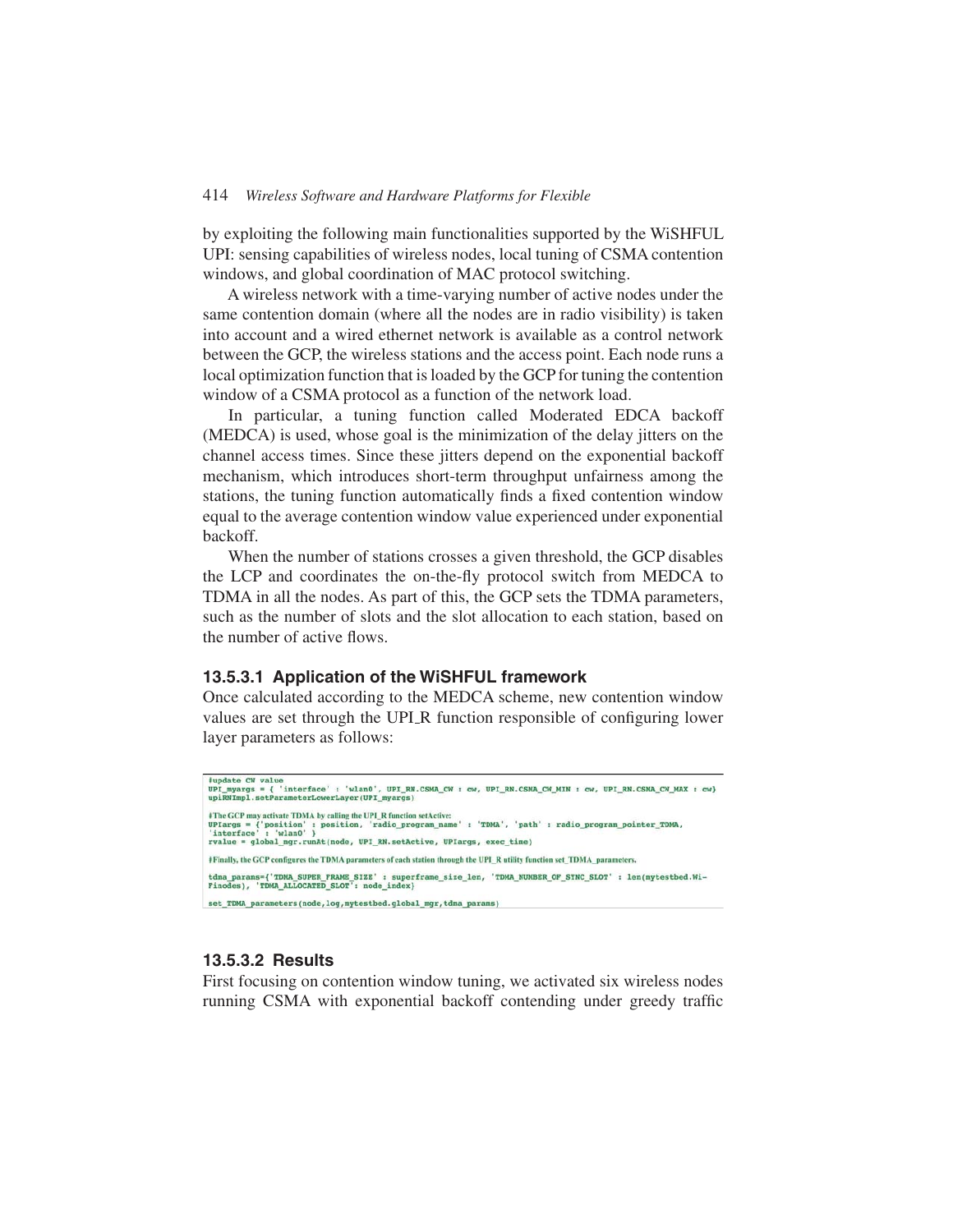sources towards a common access point. Figure 13.17 shows the throughput performance achieved by each station. The short-term and long-term throughput variability exhibit here results from the exponential backoff mechanism (short-term) and the location-dependent interference conditions suffered by each station (long-term).

For three of the above nodes, we activated the MEDCA backoff scheme. Figure 13.18 shows that these stations achieve an average throughput comparable to that experienced with exponential backoff, but with smaller fluctuations.

Turning to MAC protocol switching, Figure 13.19 shows the measured packet loss and throughput before, during, and after the switch occurs. Radios operated in CSMA for 90 seconds then switched to TDMA. Here we examined 32 sensor nodes, which sent iPerf traffic to a single sensor node acting as a sink and used the output of the iPerf server to generate the graphs. All nodes were in the same collision domain.



**Figure 13.17** Throughput performance of 6 wireless nodes executing CSMAwith exponential backoff.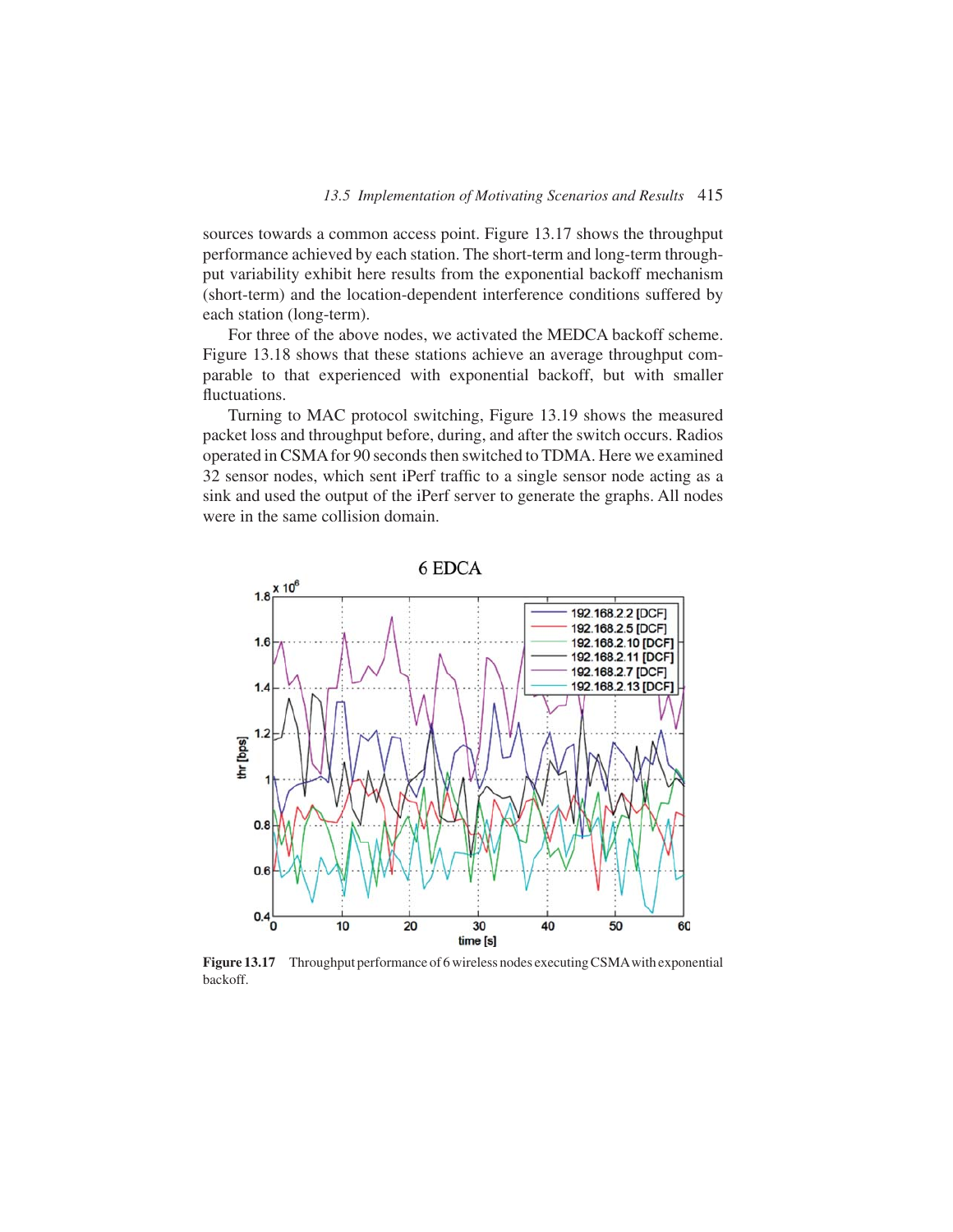

416 *Wireless Software and Hardware Platforms for Flexible*

**Figure 13.18** Throughput performance with 3 stations employing MEDCA backoff.

## **13.5.4 Wireless Portable Testbed**

The WiSHFUL project offers access to several wireless testbeds, such as TWIST (TUB), w-iLab.t (IMINDS), IRIS (TCD), Orbit (Rutgers University) and a FIBRE Island at UFRJ. All of these testbeds are installed in either office environments or other dedicated testbed environments. Because some research requires doing measurement campaigns or actual testing in heterogeneous environments, the WiSHFUL project also offers a portable testbed to the community.

## **13.5.4.1 Portable testbed setup**

The architecture of the portable testbed is presented in Figure 13.20. As can be seen there are two distinct wireless networks (blue and yellow) present in the testbed, namely BN (Backbone) network and DUT (Device Under Test, or Experiment Node) network. These two networks will be configured and controlled by the Experiment Management Servers. The blue arrows represent a highly reliable wireless backbone that allows the user to place the nodes anywhere in the field without having the practical disadvantages of using cables.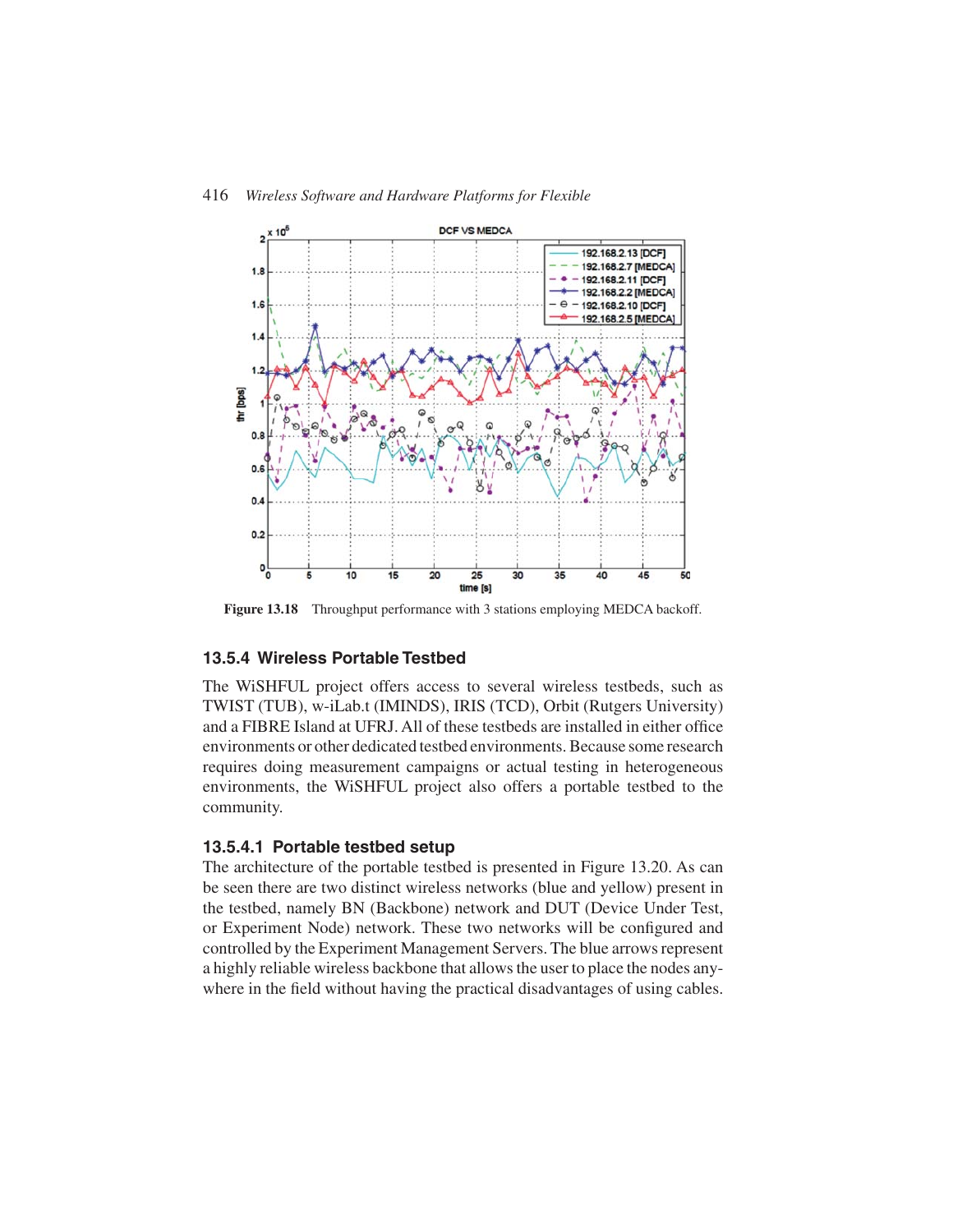

Figure 13.19 Switching from CSMA to TDMA. The upper graph shows the overall percentage of packet loss, the lower graph illustrates the overall throughput. The X marks the switch. **Figure 13.19** Switching from CSMA to TDMA. The upper graph shows the overall percentage of packet loss, the lower graph illustrates the overall throughput. The X marks the switch.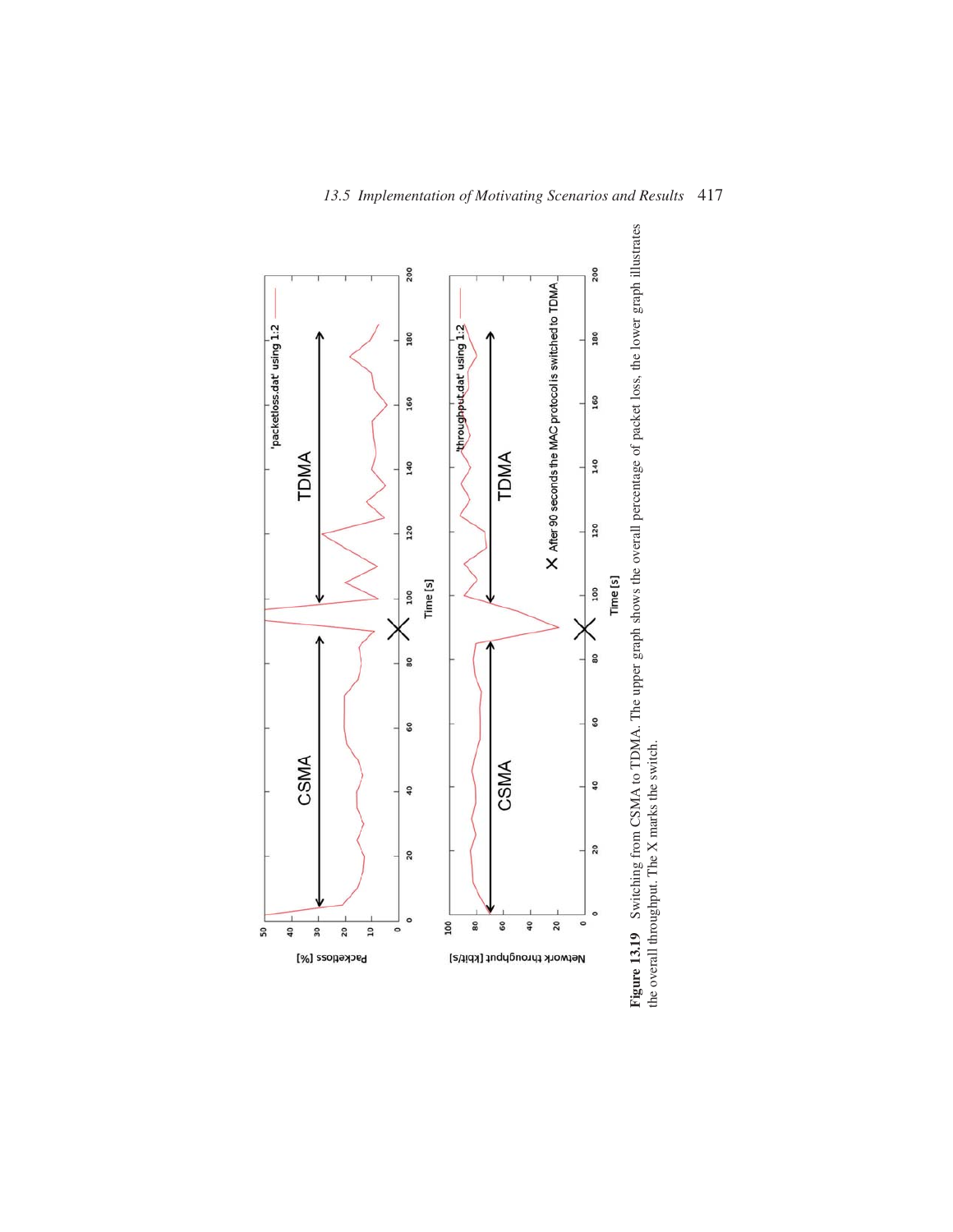

Figure 13.20 Portable testbed overview.

It also allows interaction with the nodes during the experiment.As the Portable Testbed introduces an additional network to an experiment, it is implemented in such a way that an experimenter is not overwhelmed with additional and complicated configuration procedures. In D6.1 [14], it is shown that Portable Testbed follows the "Plug and Play" approach and an experimenter should be able to use the same Testbed and Experiment Management tools as on the fixed testbeds. It has to be noted that an experimenter does not have the possibility to directly control the behavior of the Backbone network, but he is able change the channel that the Portable Testbed uses. Moreover, logical L2 networks are provided to interconnect DUT nodes in order to make them unaware whether they are connected to Portable Testbed or to a regular wired Ethernet network. This approach also reduces the required configuration because an experimenter does not have to configure any routing on his DUT nodes.

A more detailed description of the testbed setup can be found in D6.1 and D6.2 [15].

## **13.5.4.2 Hardware & packaging**

In order to provide flexible means of transport for the portable testbed, an easy to carry, robust and spacious case is desired. It also needs protective material on the inside so the delicate electronics are not damaged during transport. Plywood flight cases are used to secure the hardware in transport.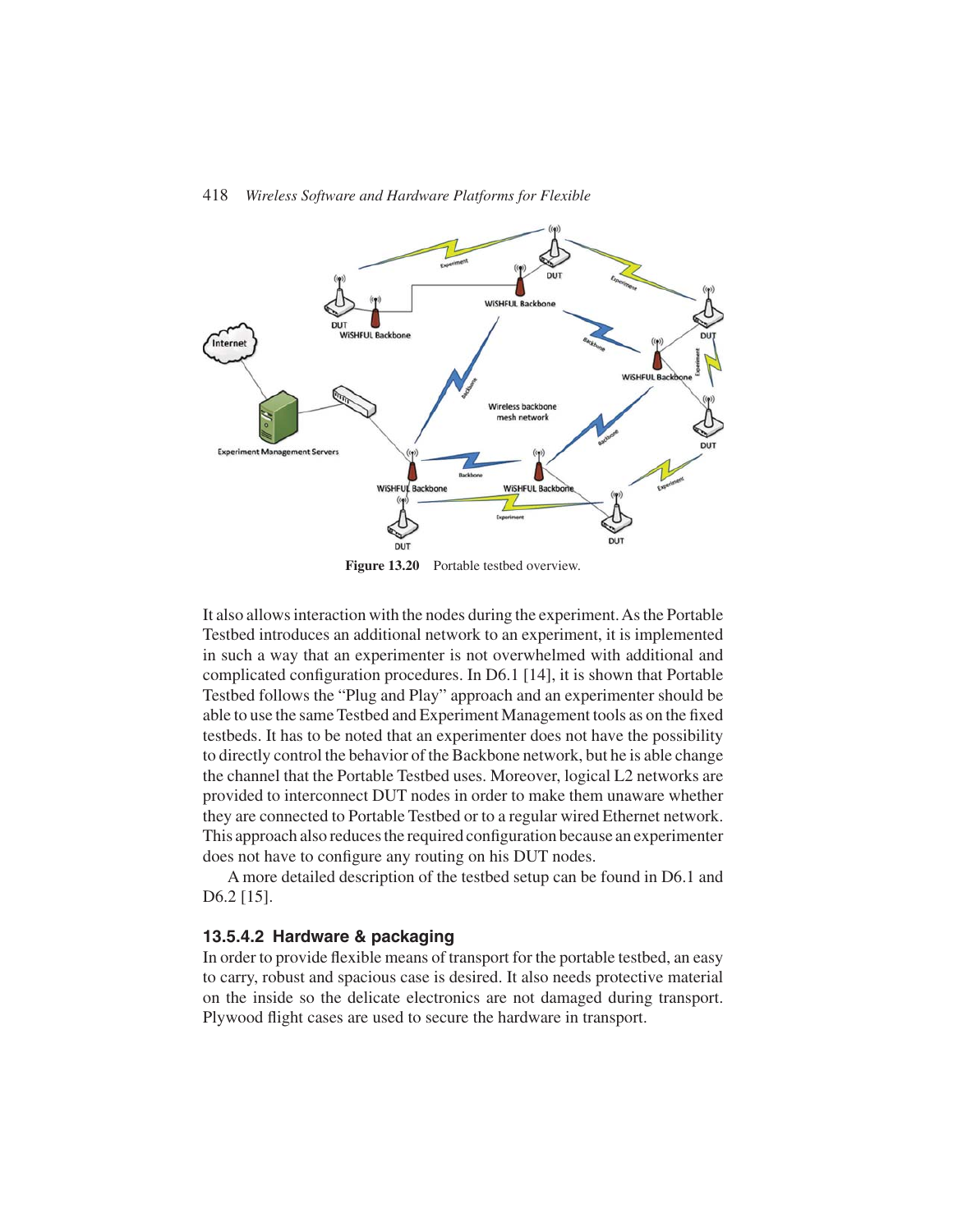#### *13.6 Conclusion* 419

A primary flight case hosts the central switch and experiment management servers. The EMS is a single, powerful embedded PC that hosts several VM's for each of the testbed core services. The DUT nodes are stacked in several secondary flight cases. These are made from aluminum and robust plastic and are slightly lighter than the primary case. To fix the nodes inside the case, foam is used: a base of hard foam is glued to the bottom of the case and is cut specifically to fit the DUTs. In the top of the briefcase, softer, more flexible polyurethane foam is used as its only function is to push down softly on the nodes so they stay in place while transporting the cases.

DUT devices are COTS Intel NUC (Next Unit of Computing) devices of model D54250WYKH. These are basically headless barebone PC's. They consist of an Intel Core i5 4250U processor, 4 GB of RAM, a gigabit Ethernet port, several USB ports, a 320 GB hard disk and two Wi-Fi cards: one 802.11n (WPEA-121N/W) and one 802.11ac card (WLE900VX 7AA). The nodes are by default equipped with an 802.15.4 sensor node and a Bluetooth USB dongle. The USB connections of the node can be used to attach extra hardware (e.g. LTE dongles or other USB compatible hardware). The DUT features a default embedded Linux operating system to which the experimenter can gain full (root) access. The experimenter has full control over the operating system and the software packages that are installed on the DUT. The DUT can also be used as a proxy to access all USB peripherals of the node, like sensor nodes. If the embedded PC provided by WiSHFUL does not satisfy the experimenter's needs, other hardware can be used as long as it can interface over Ethernet with the backbone nodes. A more detailed description of testbed hardware can be found in D6.2.

## **13.6 Conclusion**

Advancing wireless communications requires overcoming several challenges. Herein, several such challenges have been examined in the form of motivating scenarios. These scenarios outline a number of requirements on experimentation platforms for investigating the future of wireless communications. The WiSHFUL project directly addresses these challenges and requirements by defining a software framework to support unified experimentation across several platforms beyond the today's standards. Examples have been provided through several case studies that apply the WiSHFUL framework to the motivating scenarios and results obtained are presented. It is evident that the use of the WiSHFUL framework provides the necessary functionality to enable advanced wireless experimentation while in parallel it lowers the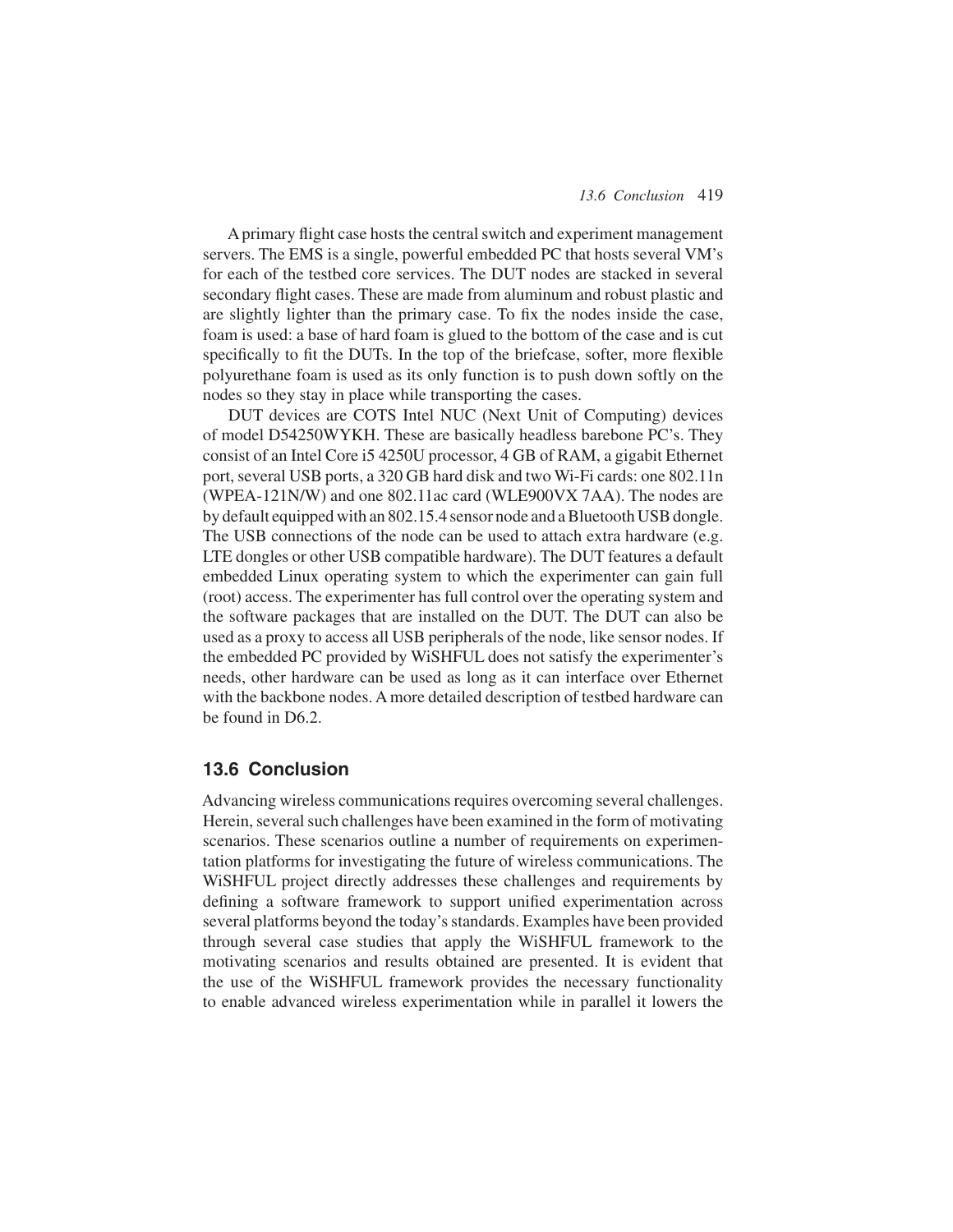learning curve for any experimenter across multiple heterogeneous wireless communication technologies.

## **Acknowledgment**

The research leading to these results has received funding from the European Horizon 2020 Program under grant agreement n645274 (WiSHFUL project).

## **References**

- [1] Fortuna, C, et al. (2015). Wireless Software and Hardware platforms for Flexible and Unified radio and network controL. European Conference on Networks and Communications (EuCNC 2015), Workshop on 5G Testbeds and Hands-on Experimental Research, Paris, France, June 29, 2015.
- [2] N. McKeown, T. Anderson, H. Balakrishnan, G. Parulkar, L. Peterson, J. Rexford, S. Shenker, and J. Turner. 2008. OpenFlow: enabling innovation in campus networks. SIGCOMM Comput. Commun.
- [3] IETF Control And Provisioning of Wireless Access Points (CAPWAP) Protocol Specification, https://tools.ietf.org/html/rfc5415
- [4] ETSI TR 102 682, Reconfigurable Radio Systems (RRS); Functional Architecture for Management and Control of Reconfigurable Radio Systems, 2009.
- [5] I. Tinnirello, G. Bianchi, P. Gallo, D. Garlisi, F. Giuliano, F. Gringoli, "Wireless MAC Processors: Programming MAC Protocols on Commo dity Hardware" IEEE INFOCOM, March 2012.
- [6] Bart Jooris; Eli De Poorter; Peter Ruckebusch; Peter De Valck; Christophe Van Praet; Ingrid Moerman; TAISC: a cross-platform MAC protocol compiler and execution engine; Under submission for Computer Networks.
- [7] Sutton, Paul, et al. "Iris: an architecture for cognitive radio networking testbeds." Communications Magazine, IEEE 48.9 (2010): 114–122.
- [8] A. Zubow and R. Sombrutzki, "A low-cost MIMO mesh testbed based on 802.11n," 2012 IEEE Wireless Communications and Networking Conference (WCNC), Shanghai, 2012, pp. 3171–3176.
- [9] P. Ruckebusch, E. De Poorter, C. Fortuna, and I. Moerman, (2015). GITAR: Generic extension for Internet-of-Things Architectures enabling dynamic updates of network and application modules.Ad Hoc Networks, January 2016, Vol. 36, Part 1, Pages 127–151.